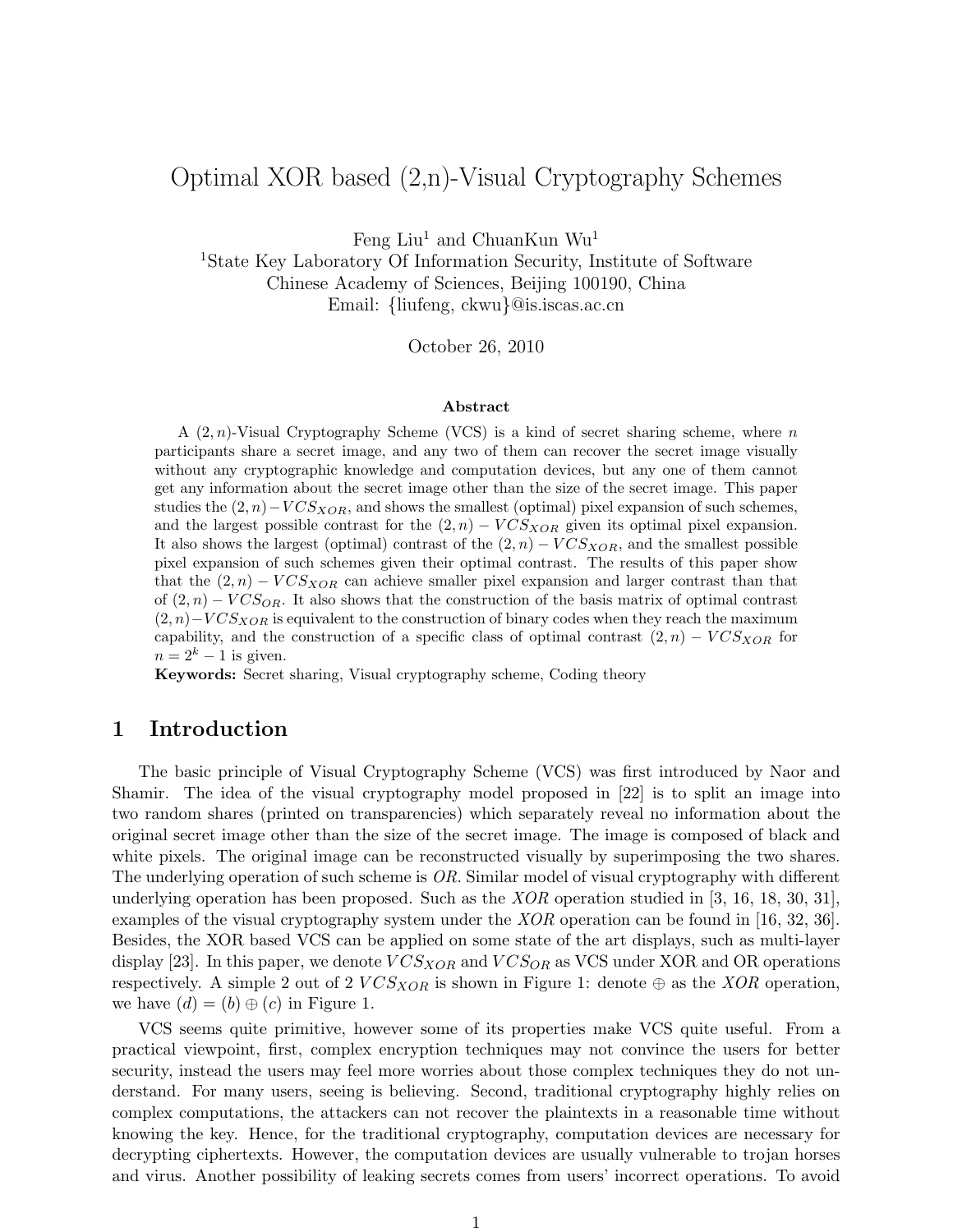

Figure 1: A 2 out of 2  $VCS_{XOR}$  where (a) is the original image, (b) and (c) are the shares, (d) is the recovered image from (b) and (c).

this, it is usually required that the users know some professional cryptographic knowledge, which is not realistic for ordinary people in many circumstances. As we have already mentioned, VCS outputs a secret image on decrypting, and the users can see the decrypted image directly. Furthermore, the decryption of VCS does not rely on any computation devices and does not require the users to know any cryptographic knowledge. From the above viewpoint, VCS shows some advantages against the traditional cryptography. Many applications of VCS have been proposed by now [12, 14, 21, 25, 29, 38]. Besides, recently, many copyright protection schemes which take VCS as building blocks are proposed, for example [5, 6, 13, 17, 19, 35]. Although some of these copyright protection schemes take the  $OR$  based VCS as building blocks, it is clear that, if we change the OR based VCS to the XOR based ones, then the copyright schemes are still valid and can be significantly simplified.

VCS's are mainly characterized by two parameters: the pixel expansion, which is the number of sub-pixels each pixel of the original secret image is encoded into, and the contrast, which measures the clearness of the recovered image. To improve the quality of the recovered image, many schemes have been proposed in [2, 9, 22], but the drawbacks of those schemes are the large value of pixel expansion and that the participants have to take many shares with them. Recent studies show that  $VCS_{XOR}$  often has advantages on pixel expansion and contrast properties compared with  $VCS_{OR}$ , see examples in [18, 31]. In this paper, we focus on optimization of pixel expansion and contrast for  $VCS_{XOR}$ .

So far three ways have been found to realize the XOR based visual cryptography scheme. The first was proposed in [3, 30, 31], which realized the XOR operation by making use of the polarization property of light where two liquid crystal displays are needed. The second was proposed in [16], which realized the *XOR* operation by using a Mach-Zehnder Interferometer. And the third method, proposed in [33], needs a copy machine with the reversing function. By investigating the above three ways of realizing XOR based VCS, it is easy to find, that the decoding method of these three ways becomes more complicated when decoding more shares. Particularly, the first and the second methods need  $k$  Mach-Zehnder Interferometers or liquid crystal displays to decode the secret image for the  $(k, n) - VCS<sub>XOR</sub>$ , and will inevitably make the cryptography system complicated and cause many difficulties, such as aligning the pixels and signal attenuation. For the third method, it will need many reversing copies to decode the secret image, see examples in [7, 33]. In other words, the XOR based VCS is most practical for the  $(2, n)$  case. In this paper, we only consider the  $(2, n) - VCS_{XOR}.$ 

Many studies in the literature also focused on  $(2, n) - VCS$ . Blundo et al. [2, 4] studies the contrast and pixel expansion bounds for the  $(2, n)-VCS$  only under the OR operation. Santis [27] considers the contrast and pixel expansion bounds for  $(2, n)-VCS$  under the combination function f, however, their pixel expansion bound  $n < \binom{m}{\lfloor m/2 \rfloor}$  can be improved, and they do not give any explicit constructions for the  $(2, n) - VCS$  with regard to the optimal pixel expansion and the optimal contrast. Biham [3] gives a simple construction of the  $(2, n) - VCS<sub>XOR</sub>$  and Tuyls et al. [30, 31] presents an simple equivalence relationship between the construction of the  $(2, n)$  –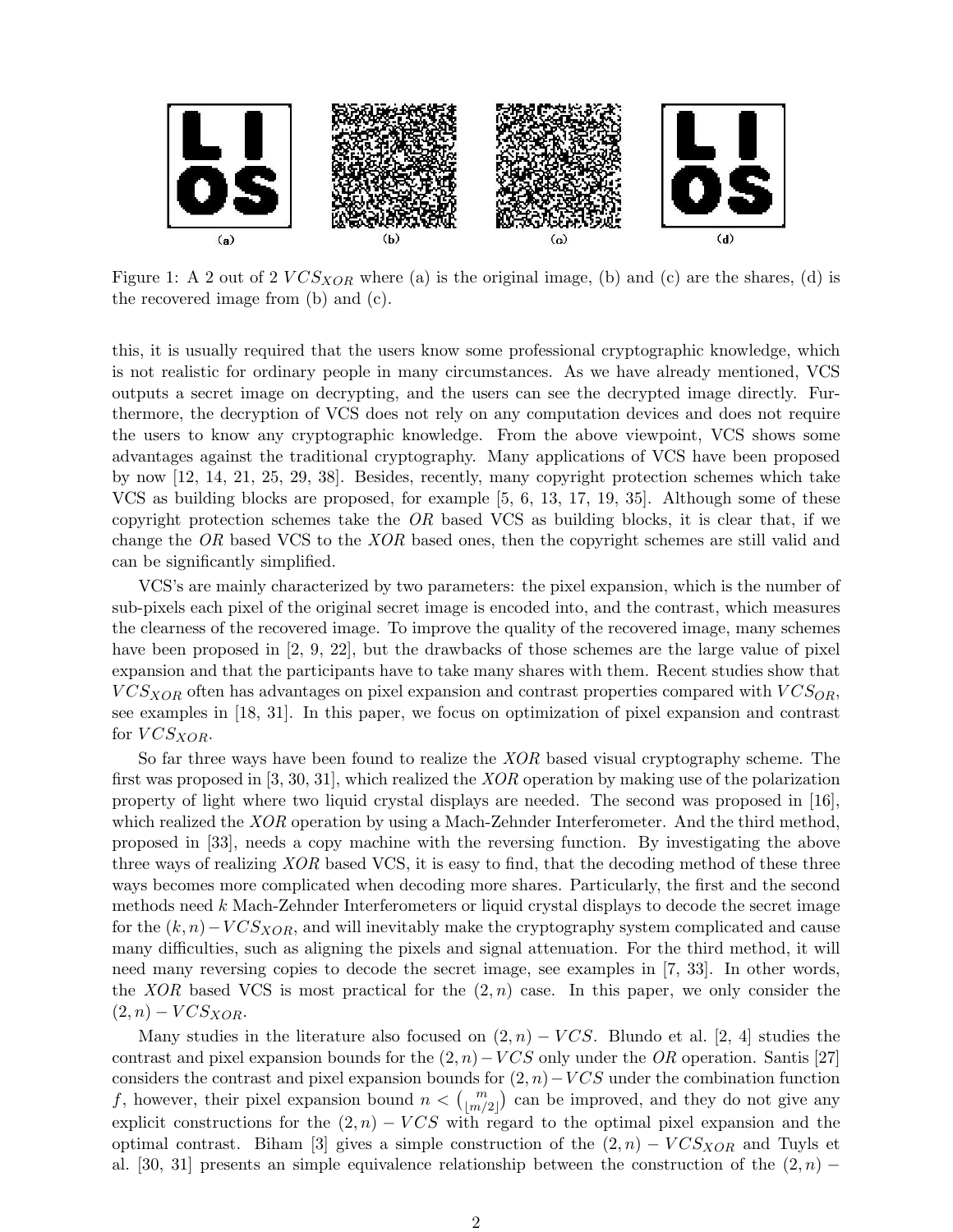$VCS<sub>XOR</sub>$  and the binary code. However neither of them has given deep discussions on how to construct optimal  $(2, n) - VCS_{XOR}$  with regard to the pixel expansion or contrast.

The construction of schemes with both optimal contrast and optimal pixel expansion seems impossible. So, in this paper we construct VCS with optimal pixel expansion and optimal contrast respectively. Without confusion, we sometimes refer to the largest contrast as the optimal contrast, and smallest pixel expansion as the optimal pixel expansion. Compared to the studies in the literature, the contributions of this paper can be reflected from the following three aspects:

- We construct the  $(2, n) VCS_{XOR}$  with the optimal pixel expansion  $\lceil \log_2 n \rceil$ . We also study the contrast property of such schemes, and prove that, the largest possible contrast of the optimal pixel expansion  $(2, n) - VCS_{XOR}$  is  $\frac{1}{\lceil \log_2 n \rceil}$ , and the largest average contrast of such schemes is  $\frac{2\lfloor n/2\rfloor \lceil n/2\rceil}{n(n-1)}$ .
- We prove that the optimal contrast of  $(2, n) VCS_{XOR}$  is  $\frac{2\lfloor n/2 \rfloor \lceil n/2 \rceil}{n(n-1)}$ , which is twice better than the optimal contrast for the  $(2, n)-VCS_{OR}$ . Furthermore we show the smallest possible pixel expansion of the optimal contrast scheme that can be achieved and show how to construct such schemes. The pixel expansion bound of our scheme is proved to be optimal while the bound in [27] is not optimal.
- We further study the relationship between the optimal contrast  $(2, n) VCS_{XOR}$  and the binary code. We find, that for odd  $n$ , the rows of the basis matrix of the optimal contrast  $(2, n+1) - VCS_{XOR}$  are equivalent to the  $(m, \frac{n+1}{2n}m)$  binary code which reaches its maximum capacity, and the rows of the basis matrix of the optimal contrast  $(2, n) - VCS<sub>XOR</sub>$ are equivalent to the  $(m, \frac{(n+1)m}{2m})$  $\frac{(n\pm 1)m}{2n}$ ,  $\frac{(n\pm 1)m}{2n}$  $\frac{\pm 1/m}{2n}$  constant weight code which reaches its maximum capacity, hence this result enables us to use the known construction of maximum capacity binary codes to construct the optimal contrast  $(2, n) - VCS<sub>XOR</sub>$ . In addition, we also give a construction of optimal contrast  $(2, n) - VCS_{XOR}$  for  $n = 2<sup>k</sup> - 1$ , by using the technique of  $m$ -sequences.

The rest of this paper is organized as follows: Sec. 2 gives some definitions of VCS, and in Sec. 3, we study the schemes with smallest (optimal) pixel expansion, in Sec. 4, we study the schemes with largest (optimal) contrast, in Sec. 5, we study the relationship between the construction of optimal contrast VCS and that of binary codes with maximum capacity. The paper is then concluded in Sec. 6.

### 2 Preliminaries

In this section, we will give some definitions about visual cryptography under the operation ∙, which can be the OR operation as discussed in [22] or the  $XOR$  operation as discussed in [3, 16, 30, 31]. We will restrict ourselves to images only consisting of black and white pixels and encode one pixel at a time, where we denote by 1 for a black pixel and 0 for a white pixel. In order to share a complete image, the scheme has to be applied to all the pixels in the image.

The  $(2, n) - VCS_{XOR}$  is a special case of the  $(k, n) - VCS_{XOR}$ . By a  $(k, n) - VCS_{XOR}$  we mean a scheme in which a secret pixel (black or white) is divided into  $n$  shares which are distributed to the *n* participants. Any subgroup of  $k$  out of these *n* participants, can reconstruct the secret but any subgroup consisting of less than  $k$  participants does not have any information other than the size about the secret image.

For a vector  $v \in GF^m(2)$ , we denote by  $w(v)$  the number of 1's in the vector v (i.e.  $w(v)$ ) is the Hamming weight of v). A  $(k, n)$ -VCS, denoted by  $(C_0, C_1)$ , consists of two collections of  $n \times m$ binary share matrices  $C_0$  and  $C_1$ . To share a white (resp. black) pixel, a dealer (the one who sets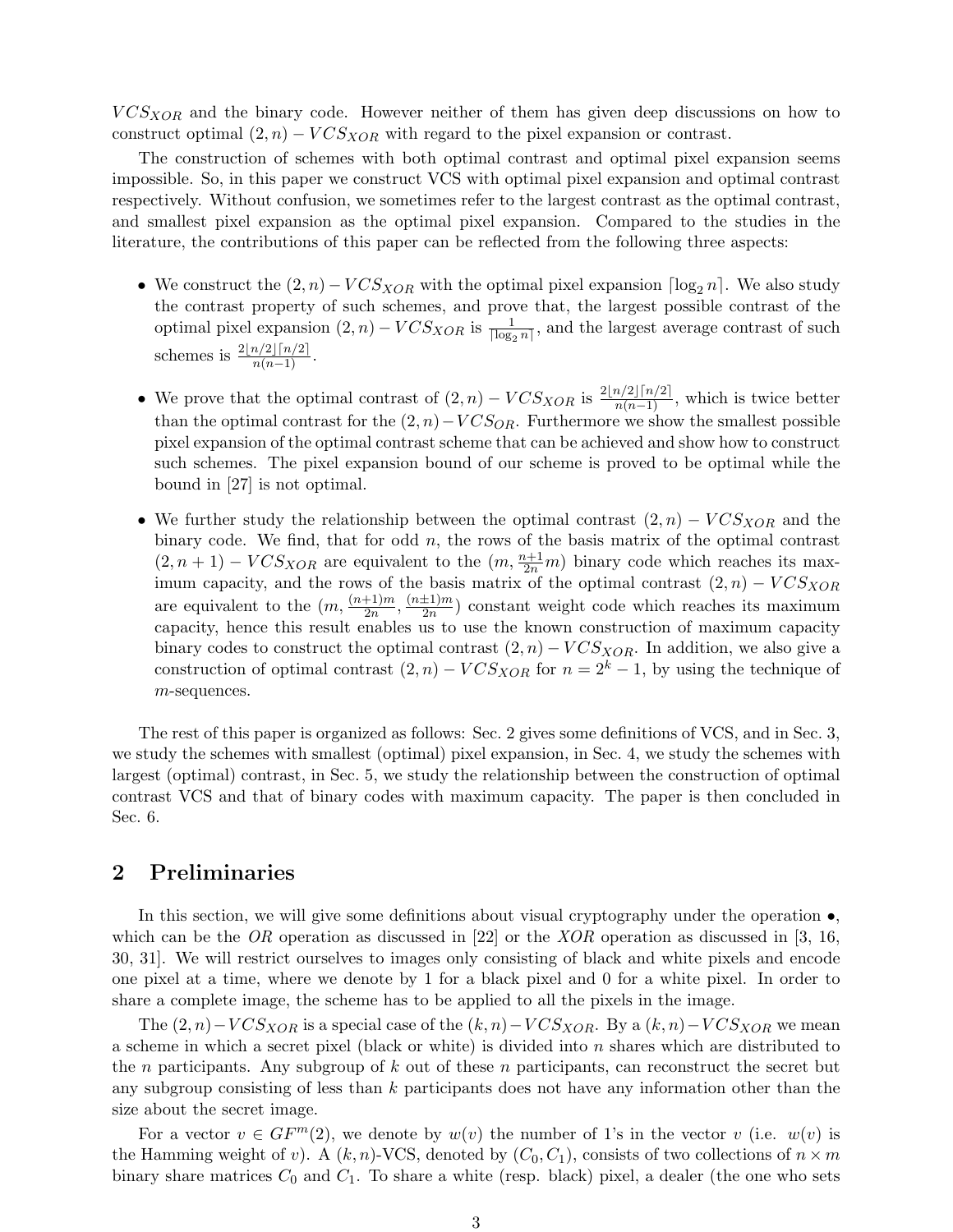up the system) randomly chooses one of the matrices in  $C_0$  ( $resp. C_1$ ) and distributes its rows (shares) to the  $n$  participants of the scheme. For convenience, we call a column (resp. row) of a boolean matrix with an even number of 1's even column (resp. row) and otherwise odd column (resp. row).

More precisely, we give a formal definition of  $(k, n)$ -VCS as follows.

**Definition 1** ([31]) Let k, n, m, l and h be nonnegative integers satisfying  $2 \leq k \leq n$  and  $0 \leq l < h \leq m$ . The two collections of  $n \times m$  share matrices  $(C_0, C_1)$  constitute a threshold Visual Cryptography scheme  $(k, n) - VCS$  if the following conditions are satisfied:

- 1. (Contrast) For any  $s \in C_0$ , the "•" operation of any k out of n rows of s satisfies  $w(v) \leq l$ .
- 2. (Contrast) For any  $s \in C_1$ , the "•" operation of any k out of n rows of s satisfies  $w(v) \geq h$ .
- 3. (Security) For any  $i_1 < i_2 < \cdots < i_t$  in  $\{1, 2, \cdots, n\}$  with  $t < k$ , the two collections of  $t \times m$  matrices  $D_j$  for  $j \in \{0, 1\}$ , obtained by restricting each  $n \times m$  matrix in  $C_j$  to rows  $i_1, i_2, \dots, i_t$ , they are indistinguishable in the sense that they contain the same matrices with the same frequencies.

In the above definition,

- 1. v is the resulting vector of the "•" operation over the restricted k out of the n rows.
- 2.  $h$  and  $l$  are the thresholds of the scheme,  $h$  is called  $darkness$  level and  $l$  is called the whiteness level.
- 3.  $m$  is called the pixel expansion of the scheme.
- 4. Define  $\alpha = \frac{h-l}{m}$  $\frac{n-1}{m}$  as the contrast of *VCS*. For underlying operations *OR* and *XOR* we use the notations  $\alpha_{OR}$  and  $\alpha_{XOR}$  respectively, if necessary.

We notice that the definitions of VCS under  $OR$  and  $XOR$  operation are quite similar. Actually when we do the summation of vectors we mean  $OR$  and  $XOR$  operation on them respectively, unless we point out explicitly.

The definition of the *average contrast* was already given in  $[3, 15, 24]$ . Here we adopt the same definition, i.e.  $\bar{\alpha} = \frac{\bar{h}-\bar{l}}{m}$  $\frac{i-\bar{l}}{m}$ , where  $\bar{h}$  is the average value of darkness level in collection  $C_1$  and  $\bar{l}$  is the average value of the whiteness level in collection  $C_0$ . For the  $(2, n) - VCS$ , we can calculate the average contrast as follows: Formally, denote  $r_i, r_j$  as two rows of an  $n \times m$  binary matrix M in  $C_1$  (resp.  $C_0$ ), and  $\bar{h}_M$  (resp.  $\bar{l}_M$ ) be the average value of darkness level (resp. whiteness level) of M, defined as:  $\bar{h}_M = \frac{\sum_{1 \leq i < j \leq n} w(r_i \oplus r_j)}{n}$  $\frac{\sum_{i=1}^{\infty} w(r_i \oplus r_j)}{\binom{n}{2}}$  and  $\overline{h} = \frac{\sum_{M \in C_1} \overline{h}_M}{|C_1|}$  $\frac{\sum_{1 \leq i < j \leq n} w(r_i \oplus r_j)}{|C_1|}$  (resp,  $\bar{l}_M = \frac{\sum_{1 \leq i < j \leq n} w(r_i \oplus r_j)}{\binom{n}{2}}$  $\frac{\binom{n}{n} \frac{\omega(r_i \omega r_j)}{r_j}}{\binom{n}{2}}$  and  $\bar{l} = \frac{\sum_{M \in C_0} \bar{l}_M}{|C_0|}$  $\frac{\bar{I} \in C_0{}^{l_M}}{|C_0|}$ . Note that, the difference between  $\bar{h}_M$  and  $\bar{I}_M$  is that, they are computed from the different collections  $C_1$  or  $C_0$  respectively. At this time, we can calculate the average contrast by using the formula  $\bar{\phi} = \bar{h} - \bar{l}$ 

using the formula  $\bar{\alpha} = \frac{h-l}{m}$ .

The average contrast is used to evaluate the clearness of the recovered secret image in an overall viewpoint. But it has the disadvantage in reflecting the clearness of the details in the recovered secret image, i.e. the average contrast is suitable as a criterion of the clearness for the secret images drawn with fairly thick lines (see discussions in [37]). The average contrast is important for the VCS's, especially when their share matrices have different values of  $w(r_i \oplus r_j)$  where  $1 \leq i < j \leq n$ . For such share matrices, the traditional definition of contrast only reflect the smallest (resp. largest) value of the  $w(r_i \oplus r_j)$  in the collections  $C_1$  (resp.  $C_0$ ), while the average contrast reflect the values of  $w(r_i \oplus r_j)$  from an overall viewpoint. So for the scheme in Example 1 of Section 3, when the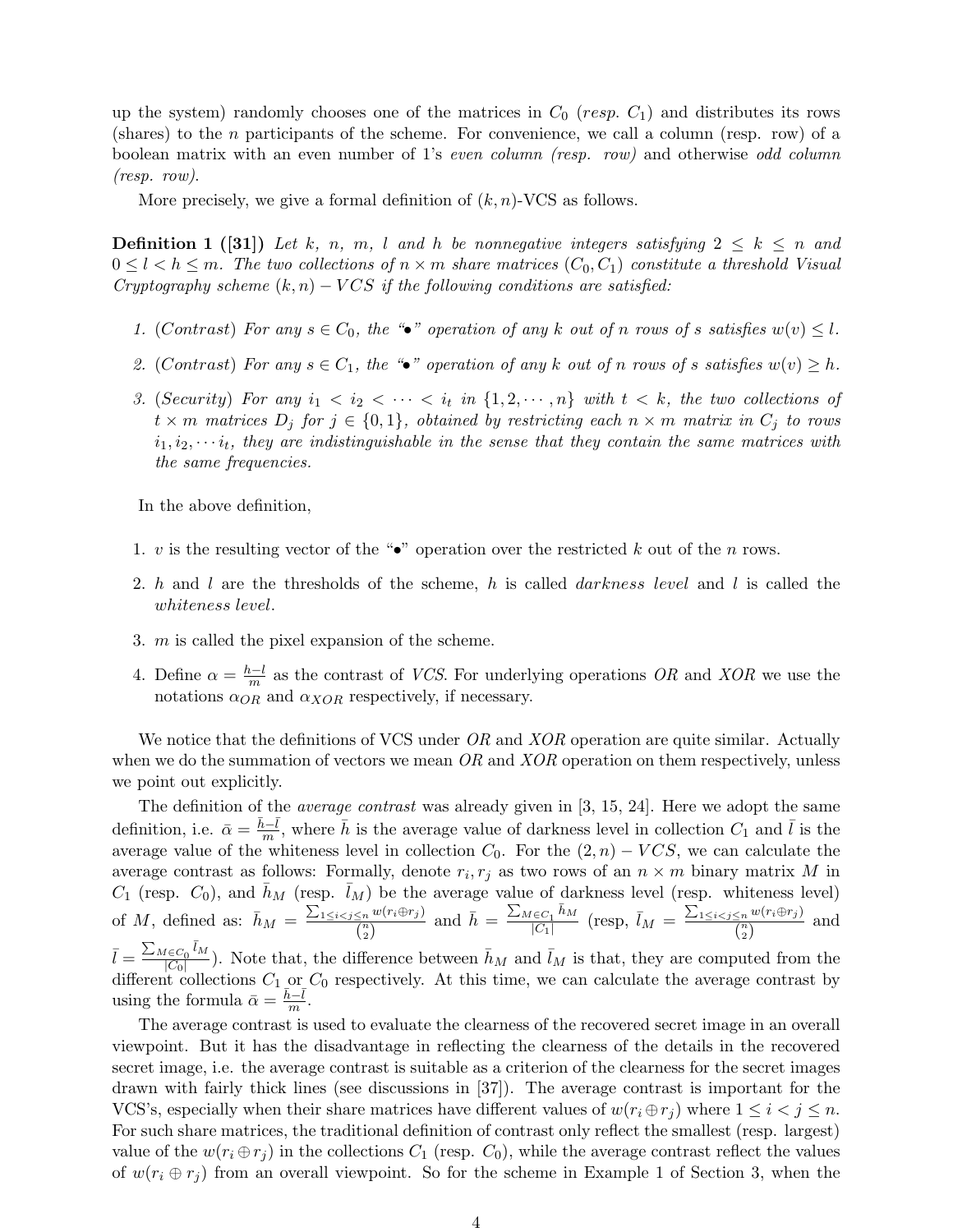secret image is drawn with fairly thick lines, the recovered secret image will look like an image with contrast  $\frac{2}{3}$ , rather than  $\frac{1}{2}$ .

Note that the pixel expansion satisfies  $m \geq 1$  and the contrast and average contrast satisfy  $0 < \alpha, \bar{\alpha} \leq 1$ . In general, we are interested in schemes with m being as small as possible and with the contrast  $\alpha$  and the average contrast  $\bar{\alpha}$  being as large as possible.

As stated in Definition 1, the first two conditions ensure that the participants will be able to distinguish the black and white pixels, and the third condition ensures the security of the scheme. In fact, for a VCS with  $\alpha = 0$  and  $\bar{\alpha} > 0$ , the participants can still see the decrypted secret image. However, we do not consider this case in this paper.

To simplify the discussion, all of our constructions in this paper will be based on basis matrix as defined in Definition 2. And since we only consider the  $(2, n) - VCS<sub>XOR</sub>$  in this paper, the following definition of basis matrix is only for  $(2, n) - VCS<sub>XOR</sub>$ , and hence has a few differences from the general one of Definition 1. One will find that the Definition 2 will simplifies the discussions significantly on analyzing and constructing optimal  $(2, n) - VCS<sub>XOR</sub>$ .

**Definition 2 (Basis matrix of**  $(2, n) - VCS<sub>XOR</sub>$ ) Let n, m and h be positive integers satisfying  $0 < h \leq m$ . An  $n \times m$  binary matrix M is called a basis matrix for a  $(2, n) - VCS<sub>XOR</sub>$ , if it satisfies the following contrast condition: the weight of the XOR (denoted by  $\oplus$ ) of any 2 of n rows in M satisfies:  $w(j_{i_1} \oplus j_{i_2}) \geq h$ , where  $j_i$   $(i = 1, \dots, n)$  is a row of M and  $h \geq 1$ .

By using the basis matrix M presented in Definition 2, one can realize an  $(2, n) - VCS<sub>XOR</sub>$ construction under the Definition 1 as follows: Define  $M(i)$  be the  $n \times m$  matrix obtained by a cyclic shift on the rows of M over i positions, denote by  $C_1$  the collection  $C_1 = \{M(0), M(1), \cdots, M(n-1)\}$ 1). Define  $A(\mathbf{r})$  be the  $n \times m$  matrix for which each row equals r, and denote by  $C_0$  the collection  $C_0 = \{A(j_1), A(j_2), \cdots, A(j_n)\}\$ , where  $j_1, j_2, \cdots, j_n$  are the *n* rows of M.

Note that in the above definition, the value of the whiteness level  $l = 0$ , and the contrast  $\alpha_{XOR} = h/m$ . This approach of the construction of  $(2, n) - VCS_{XOR}$  will have small memory requirements (it keeps only a basis matrix) and it is efficient (to choose a matrix in  $C_1$  or  $C_0$ ) as it only needs to cyclicly shift the rows of the basis matrix, or choose a row from  $M$  and generate  $A(\mathbf{r})$ .

We note that some kinds of sub-matrices always exist in the basis matrix of  $VCS<sub>XOR</sub>$ . For example, the sub-matrices  $\begin{bmatrix} 0 \\ 1 \end{bmatrix}$ 1  $\Big]$  or  $\Big[$   $\Big]$  $\overline{0}$ ] (i.e. the sub-matrix which consists of a 1 and a 0) always exist in any basis matrix of the  $(2, n) - VCS<sub>XOR</sub>$  since they cause of the contrast of the  $VCS<sub>XOR</sub>$ , because the  $\oplus$  of the two rows of them is 1, recall that the other patterns  $\begin{bmatrix} 0 \\ 0 \end{bmatrix}$  $\overline{0}$  $\Big]$  and  $\Big[$   $\frac{1}{1}$ 1 ] do not contribute to the value of  $w(v)$  in the Definition 1. In this paper, these kinds of sub-matrices are called unavoidable patterns. Note that, the definition of the unavoidable pattern under the XOR operation is different to the definition in [2, 4], where the two patterns  $\begin{bmatrix} 0 \\ 1 \end{bmatrix}$ 1  $\Big]$  and  $\Big[$   $\Big]$  $\overline{0}$ ] are called unavoidable patterns respectively, but, here and hereafter, we call the two patterns together as the unavoidable patterns under the  $XOR$  operation. i.e. the basis matrix of the Definition 2 contains at least one of the two patterns. For an example of the unavoidable patterns, see in Example 1.

Furthermore, it is easy to verify that any share matrix in the collection  $C_1$  of Definition 1 for a  $(2, n)$  –  $VCS_{XOR}$  can be a basis matrix of Definition 2 (i.e. given any collections  $(C_0, C_1)$  of a  $(2, n)$  –  $VCS<sub>XOR</sub>$  of Definition 1, we can construct a basis matrix  $(2, n)$  –  $VCS<sub>XOR</sub>$  under the Definition 2, which have the same pixel expansion and an equal or larger contrast), which implies there does not exist a  $(2, n) - VCS_{XOR}$  under Definition 1 that has smaller pixel expansion or larger contrast. And because we study the optimal schemes (smallest pixel expansion and largest contrast) of  $(2, n) - VCS_{XOR}$ , so in this paper, we can study the  $(2, n) - VCS_{XOR}$  only based on the basis matrix defined in the Definition 2.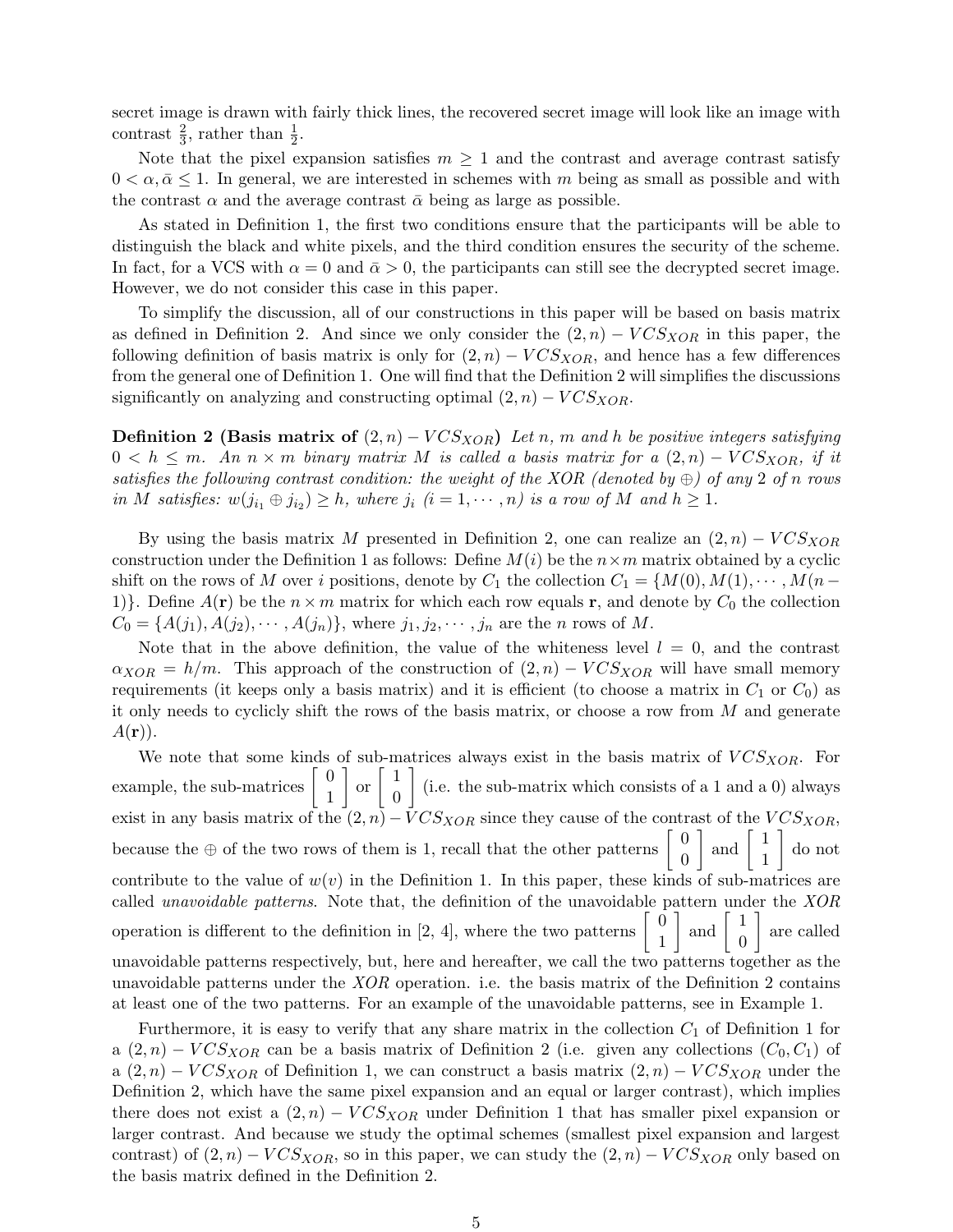## 3  $(2, n) - VCS_{XOR}$  with optimal pixel expansion

In this section, we show that the optimal pixel expansion of  $(2, n) - VCS_{XOR}$  is  $\lceil \log_2 n \rceil$ . We also study the contrast property of such schemes, and prove that, the largest possible contrast of the optimal pixel expansion  $(2, n) - VCS_{XOR}$  is  $\frac{1}{\lceil \log_2 n \rceil}$ , and the largest average contrast of such a scheme is  $\frac{2[n/2][n/2]}{n(n-1)}$ . And give a concrete construction of  $(2, n) - VCS<sub>XOR</sub>$  that has largest possible contrast and average contrast given the optimal pixel expansion. It can be easily verified that the bounds here are far better than the one in [27], and the constructions are better than the ones in [31] with regard to the pixel expansion.

# 3.1 Optimal pixel expansion of  $(2, n) - VCS<sub>XOR</sub>$

The following theorem shows the optimal pixel expansion of  $(2, n) - VCS<sub>XOR</sub>$ . Here and hereafter, we denote  $[x]$  as the smallest integer larger than or equal to x, and denote  $m^*$  as the optimal pixel expansion of  $(2, n) - VCS_{XOR}$ .

**Theorem 1** The optimal pixel expansion of  $(2, n) - VCS_{XOR}$  is  $m^* = \lceil \log_2 n \rceil$ .

**Proof:** Assume that there exists a  $(2, n) - VCS_{XOR}$  with pixel expansion  $m < \lceil \log_2 n \rceil$ , and denote  $M$  as the basis matrix for a black secret pixel, then there must exist two identical rows in the basis matrix. And the weight of the vector of the sum of the two identical rows is 0, which is in contradiction with the contrast condition of M. Hence we must have that  $m^* \geq \lceil \log_2 n \rceil$ .

Let the *n* rows of *M* be arbitrary *n* different vectors of length  $\lceil \log_2 n \rceil$ , then the Hamming weight of any two of the  $n$  rows will be no less than 1, according to the Definition 2, we get to know that M is a basis matrix of the  $(2, n) - VCS_{XOR}$  with  $h = 1$ , hence the contrast  $\alpha_{XOR} = h/m \ge \frac{1}{\log n}$  $\frac{1}{\lceil \log_2 n \rceil}$ . □

To make thing clearer, we give the following example:

**Example 1** A basis matrix of a  $(2,3)$  –  $VCS<sub>XOR</sub>$  can be:

$$
M = \left[ \begin{array}{c} 00 \\ 01 \\ 11 \end{array} \right]
$$

and hence:

$$
C_1 = \left\{ \begin{bmatrix} 00 \\ 01 \\ 11 \end{bmatrix}, \begin{bmatrix} 01 \\ 11 \\ 00 \end{bmatrix}, \begin{bmatrix} 11 \\ 00 \\ 01 \end{bmatrix} \right\} \text{ and } C_0 = \left\{ \begin{bmatrix} 00 \\ 00 \\ 00 \end{bmatrix}, \begin{bmatrix} 01 \\ 01 \\ 01 \end{bmatrix}, \begin{bmatrix} 11 \\ 11 \\ 11 \end{bmatrix} \right\}
$$

the contrast of this scheme is  $\alpha_{XOR} = 1/2$  and the average contrast of this scheme is  $\alpha_{XOR} = 2/3$ .

### 3.2 Largest possible contrast of  $(2, n) - VCS<sub>XOR</sub>$  given optimal pixel expansion and constructions

Given a  $(2, n) - VCS<sub>XOR</sub>$  with optimal pixel expansion, its largest possible contrast should be no larger than the optimal contrast of  $(2, n) - VCS<sub>XOR</sub>$  without the optimal pixel expansion constraint. The following theorem shows the largest possible contrast of the optimal pixel expansion  $(2, n) - VCSXOR.$ 

**Theorem 2** The largest possible contrast of the  $(2, n) - VCS_{XOR}$  given the optimal pixel expansion is  $\alpha_p^* = \frac{1}{\lceil \log e \rceil}$  $\frac{1}{\lceil \log_2 n \rceil}$ .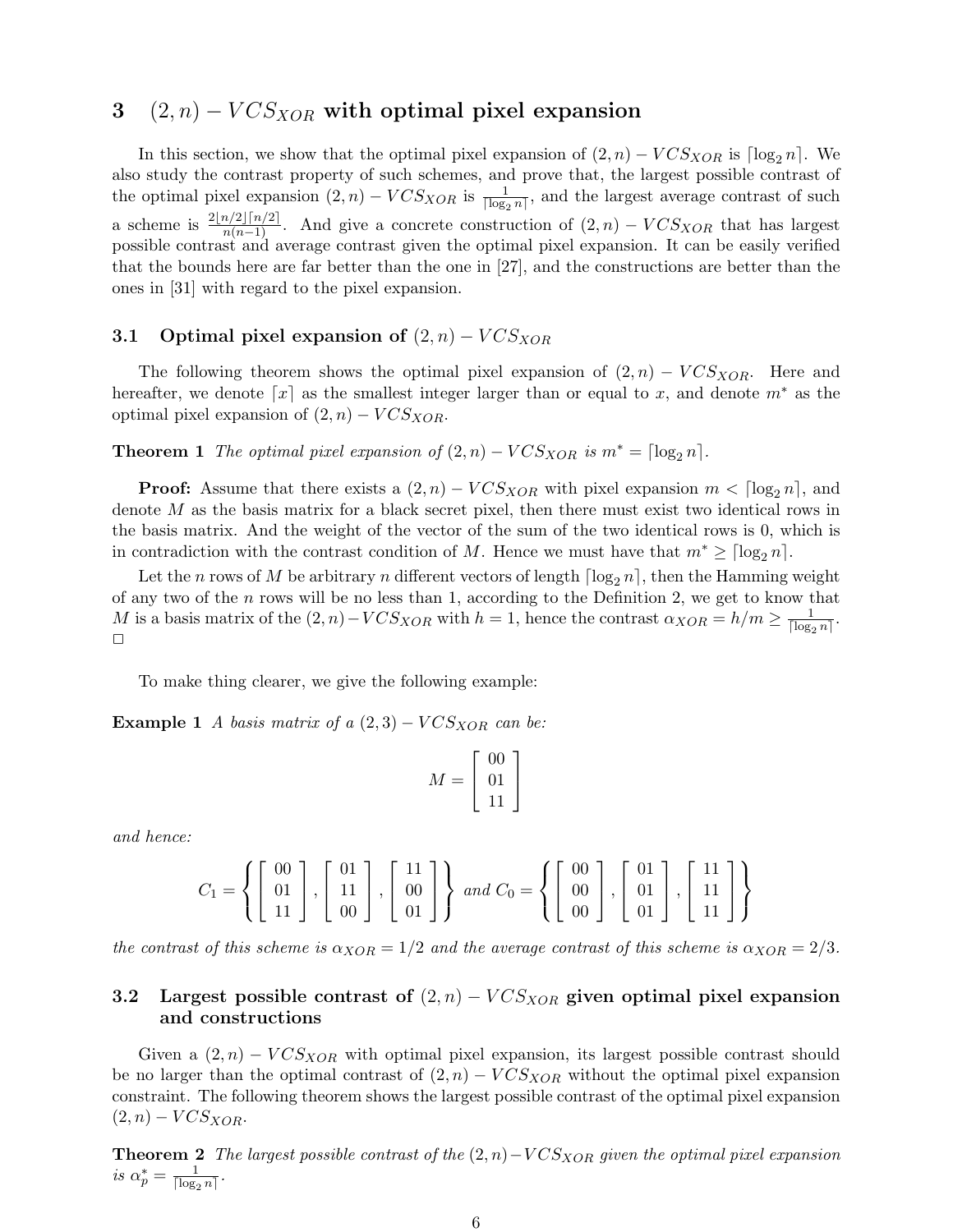**Proof:** Denote  $m^* = \lceil \log_2 n \rceil$  as the smallest pixel expansion of the  $(2, n) - VCS<sub>XOR</sub>$ . We have that  $\log_2 n \leq m^* < \log_2 n + 1$ , i.e.  $2^{m^*-1} < n \leq 2^{m^*}$ . Assuming that there exists a  $(2, n) - VCS_{XOR}$  with optimal pixel expansion that has contrast  $\alpha_p^* \geq \frac{2}{m^*}$ , i.e.  $\alpha_p^* \cdot m^* \geq 2$ , this means that at least 2 positions are different for any pair of rows of the share matrix in the collection  $C_1$  of a  $(2, n) - VCS<sub>XOR</sub>$ . Hence, such pair of rows which have only 1 position being different can not both appear as rows of the share matrix. For the collection of all the vectors of length m, by adding the vector  $0 \cdots 0$  to them, we have that each vector corresponds to a vector  $\sum_{m-1}$ 

which has only 1 position being different from it. Hence the  $2^{m^*}$  vectors are divided into  $2^{m^*-1}$ groups of vectors with each group contains two vectors. In order to form a share matrix in the collection  $C_1$  of a  $(2, n) - VCS_{XOR}$ , only one of the two vectors can be chosen in each group, hence, there are only  $2^{m^*-1}$  vectors at most to form the share matrix. Because the number of rows of a  $(2, n) - VCS<sub>XOR</sub>$  satisfies:  $2^{m^*-1} < n \leq 2^{m^*}$ , i.e. there are not enough vectors, say n vectors, to form a  $(2, n) - VCS<sub>XOR</sub>$ . Hence, we reach a contradiction. This contradiction means  $\alpha_p^* < \frac{2}{m^*}$  (i.e.  $\alpha_p^* \cdot m^* < 2$ ), because  $\alpha_p^* \cdot m^*$  is integer and  $\alpha_p^* \geq \frac{1}{m^*}$  (recall that the Definition 2 requires  $h \geq 1$ ), hence the largest possible contrast of the  $(2, n) - \text{VCS}_{XOR}$  given the optimal pixel expansion  $m^* = \lceil \log_2 n \rceil$  is  $\alpha_p^* = \frac{1}{\lceil \log_2 p \rceil}$  $\lceil \log_2 n \rceil$ . □

The following Example 2 will make the above proof clearer.

**Example 2** Take the  $(2,3) - VCS_{XOR}$  as an example, we have  $m^* = 2$ . Assume that there exists a share matrix M in the collection  $C_1$  of a  $(2, 3) - VCS_{XOR}$  with contrast  $\alpha_{XOR} > 1/2$ , i.e. the hamming distance of arbitrary two rows of M is at least 2. Because  $(00) \oplus (01) = (01)$ ,  $(01) \oplus (01) =$ (00), (10)  $\oplus$  (01) = (11), (11)  $\oplus$  (01) = (10), we know that the four vectors {(00), (01), (10), (11)} can be divided into two groups  $\{(00),(01)\}\$ ,  $\{(10),(11)\}$ , and the vectors  $(00)$  and  $(01)$  can not both appear in M. Similarly, we have the vector  $(10)$  and  $(11)$  can not both appear in M either, so we have only  $2^{2-1} = 2$  vectors to form M which is not enough since at least  $n = 3$  vectors are needed. Hence such share matrix  $M$  does not exist, and hence such VCS does not exist.

The largest possible contrast of a  $(2, n) - VCS<sub>XOR</sub>$  is affected by its pixel expansion constraint. However the average contrast is not. We show below that even a  $(2, n) - VCS<sub>XOR</sub>$  has optimal pixel expansion, its average contrast can reach its maximum value.

**Theorem 3** There exists a  $(2, n) - VCS_{XOR}$  with the optimal pixel expansion  $m^* = \lceil \log_2 n \rceil$  and the largest average contrast  $\bar{\alpha}_{XOR} = \frac{2\lfloor n/2 \rfloor \lceil n/2 \rceil}{n(n-1)}$ , and it is achieved if and only if all the rows of the basis matrix are different vectors and all the columns of the basis matrix have Hamming weight  $\lfloor n/2 \rfloor$  or  $\lfloor n/2 \rfloor$ .

**Proof:** Firstly, we prove the sufficiency: denote  $M$  as a matrix satisfies, all the rows are different vectors and all the columns have weight  $\lfloor n/2 \rfloor$  or  $\lfloor n/2 \rfloor$ . According to the Definition 2, we get to know that M is a basis matrix of the  $(2, n) - VCS<sub>XOR</sub>$ . And because all the columns have weight  $\lfloor n/2 \rfloor$  or  $\lfloor n/2 \rfloor$ , we get to know that, the total number of the patterns  $\begin{bmatrix} 0 \\ 1 \end{bmatrix}$ 1  $\Big]$  and  $\Big[$   $\Big]$ 0  $\Big]$  in M is  $\lfloor n/2 \rfloor \lceil n/2 \rceil \cdot m^*$ , hence the average contrast is  $\bar{\alpha}_{XOR} = \frac{\lfloor n/2 \rfloor \lceil n/2 \rceil \cdot m^*}{\binom{n}{m}}$  $\frac{2\lfloor \lceil n/2 \rceil \cdot m^*}{\binom{n}{2} \cdot m^*} = \frac{2\lfloor n/2 \rfloor \lceil n/2 \rceil}{n(n-1)}.$  Assume that there are t 1's in one column of M, then the number of the patterns  $\begin{bmatrix} 0 \\ 1 \end{bmatrix}$ 1  $\Big]$  or  $\Big[$   $\Big]$ 0 ] reaches its maximum when  $t = \lfloor n/2 \rfloor$  or  $\lceil n/2 \rceil$ , and hence the value  $\frac{2\lfloor n/2 \rfloor \lceil n/2 \rceil}{n(n-1)}$  is the largest possible average contrast. And it is not affected by the pixel expansion.

Then we prove the necessity: denote M as a share matrix of the  $(2, n) - VCS<sub>XOR</sub>$  with the optimal pixel expansion  $m^* = \lceil \log_2 n \rceil$  and the largest average contrast  $\bar{\alpha}_{XOR} = \frac{2\lfloor n/2 \rfloor \lceil n/2 \rceil}{n(n-1)}$ . According to the Definition 2, we get to know that all the rows of  $M$  are different vectors. Denote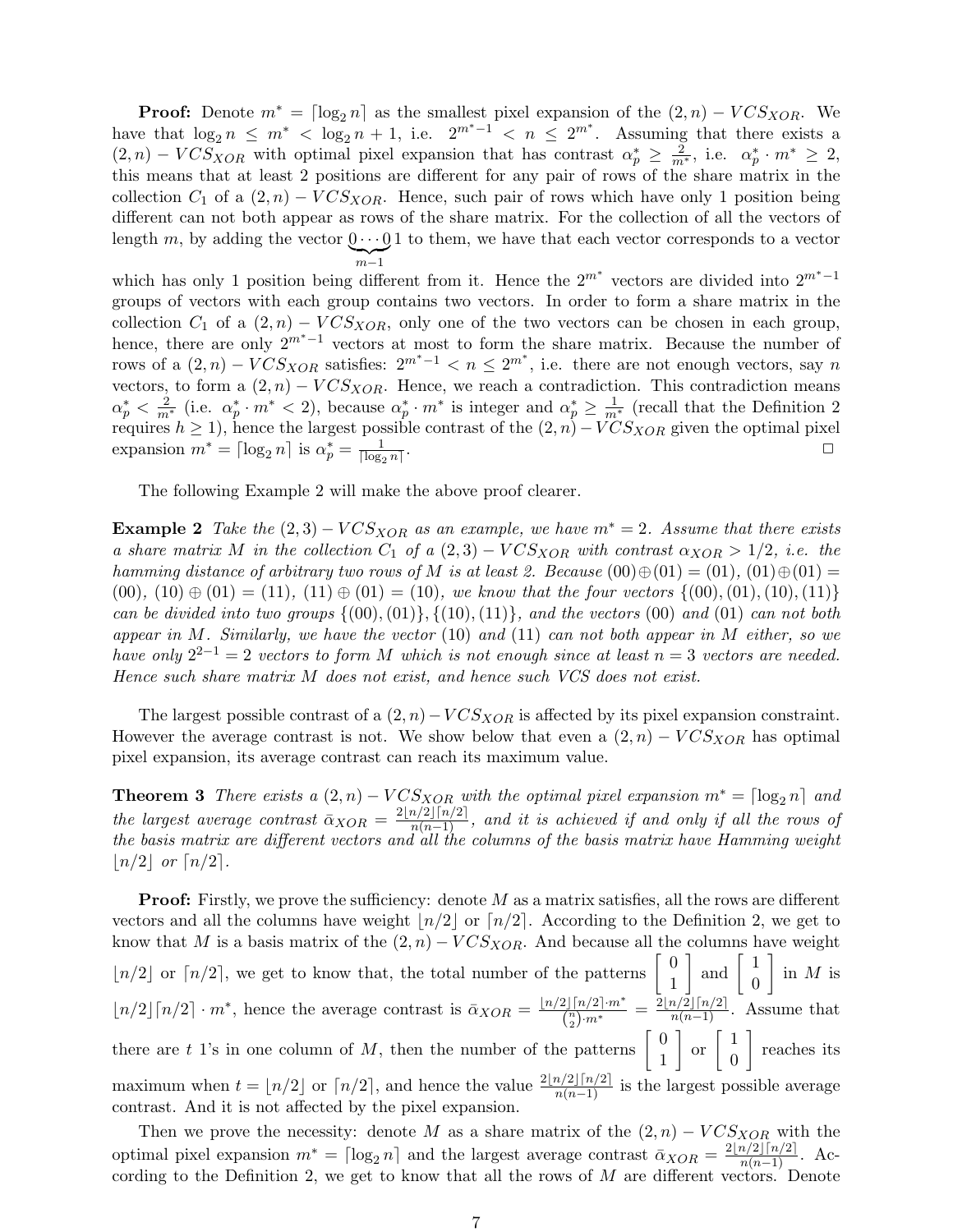the total number of the patterns  $\begin{bmatrix} 0 \\ 1 \end{bmatrix}$ 1  $\Big]$  or  $\Big[$   $\Big]$  $\overline{0}$  $\left[\begin{array}{cc} \text{in} \; M \; \text{as} \; s, \; \text{hence the average contrast will be}\end{array}\right]$  $\bar{\alpha}_{XOR} = \frac{s}{\binom{n}{k}}$  $\frac{s}{\binom{n}{2}m^*}$ , obviously, the average contrast  $\bar{\alpha}_{XOR}$  reach its maximum when s reach its maximum, since s reaches its maximum when if all the columns have Hamming weight  $\lfloor n/2 \rfloor$  or  $\lfloor n/2 \rfloor$ , the necessity follows. □

At this point, we give a concrete construction of  $(2, n) - VCS_{XOR}$  that has largest possible contrast and average contrast given the optimal pixel expansion.

**Construction 1** Let M' be the  $2^{\lceil \log_2 n \rceil} \times \lceil \log_2 n \rceil$  matrix that its rows contain all the vectors of length  $\lceil \log_2 n \rceil$ . Denote a row vector of M' as  $r = (l_1, l_2, \cdots, l_{\lceil \log_2 n \rceil})$  where  $l_1, l_2, \cdots, l_{\lceil \log_2 n \rceil} \in$  $\{0,1\}$ , and denote its complementary row vector as  $\bar{r} = (1 - l_1, 1 - l_2, \dots, 1 - l_{\lceil \log_2 n \rceil})$ . r and  $\bar{r}$ are called a complementary row vector pair. For an even n, choose  $(2^{\lceil \log_2 n \rceil} - n)/2$  complementary row vector pairs randomly, and for an odd n, choose  $(2^{\lceil \log_2 n \rceil} - (n+1))/2$  complementary row vector pairs and another row vector randomly. Remove these rows from  $M'$ , then the resulting  $n \times \lceil \log_2 n \rceil$  matrix, denoted by M, is a basis matrix of  $(2, n) - VCS_{XOR}$  with optimal pixel expansion  $m^* = \lceil \log_2 n \rceil$ , optimal contrast  $\alpha_p^* = \frac{1}{\lceil \log_2 n \rceil}$  $\frac{1}{\lceil \log_2 n \rceil}$  and largest average contrast  $\bar{\alpha}_{XOR} = \frac{2\lfloor n/2 \rfloor \lceil n/2 \rceil}{n(n-1)}$ .

Proof: The pixel expansion and contrast properties are easy to be verified. We only prove the average contrast property.

Note that since M' only contains all the row vectors of length  $\lceil \log_2 n \rceil$ , then each column of M' contains  $2^{\lceil \log_2 n \rceil - 1}$  1's. And each column of a complementary row vector pair contains a 1. Hence after removing columns, for an even *n*, each column of M has  $2^{\lceil \log_2 n \rceil - 1} - (2^{\lceil \log_2 n \rceil} - n)/2 = n/2$ 1's left. And for an odd *n*, note that we remove  $(2^{\lceil \log_2 n \rceil} - (n-1))/2$  complementary row vector pairs and another row vector. Hence, the number of 1's in a column of  $M$  should be either  $2^{\lceil \log_2 n \rceil - 1} - (2^{\lceil \log_2 n \rceil} - (n+1))/2 = (n+1)/2 = \lceil n/2 \rceil$  or  $2^{\lceil \log_2 n \rceil - 1} - (2^{\lceil \log_2 n \rceil} - (n+1))/2 - 1 =$  $(n-1)/2 = |n/2|$ . Then we have that all the rows of M are different vectors and all the columns of M have Hamming weight  $\lfloor n/2 \rfloor$  or  $\lfloor n/2 \rfloor$ . According to Theorem 3, we have the scheme has largest average contrast  $\bar{\alpha}_{XOR} = \frac{2\lfloor n/2 \rfloor \lceil n/2 \rceil}{n(n-1)}$ .

The Example 1 makes the above discussions clearer.

# 4  $(2, n) - VCS<sub>XOR</sub>$  with optimal contrast

In this section, we will discuss the  $(2, n) - VCS<sub>XOR</sub>$  with the optimal contrast (not average contrast any more). We will first construct  $(2,n) - VCS<sub>XOR</sub>$  with optimal contrast  $\alpha^*_{XOR}$  $\frac{2[n/2]\lceil n/2\rceil}{n(n-1)}$ , which is twice of that of  $(2, n) - VCS_{OR}$ . And then we show the smallest possible pixel expansion of the  $(2, n)-VCS<sub>XOR</sub>$  given the optimal contrast, we will give explicit constructions for such schemes. The result of Theorem 7 shows the smallest possible pixel expansion of the optimal contrast  $(2, n) - VCS_{XOR}$  is smaller than that of  $(2, n) - VCS_{OR}$  in some cases.

#### 4.1 Optimal contrast of  $(2, n) - VCS<sub>XOR</sub>$  and some structural properties

The following theorem shows the optimal contrast of the  $(2, n) - VCS<sub>XOR</sub>$ .

**Theorem 4** The contrast for a  $(2, n) - VCS_{XOR}$  satisfies  $\alpha_{XOR} \leq \frac{2\lfloor n/2 \rfloor \lceil n/2 \rceil}{n(n-1)}$ , and equality holds if and only if all the columns have weight  $\lfloor n/2 \rfloor$  or  $\lceil n/2 \rceil$  and the Hamming weight of the sum of any two rows of the basis matrix is exactly  $\frac{2\lfloor n/2\rfloor \lceil n/2\rceil}{n(n-1)} \cdot m$ , where m is the pixel expansion of the scheme.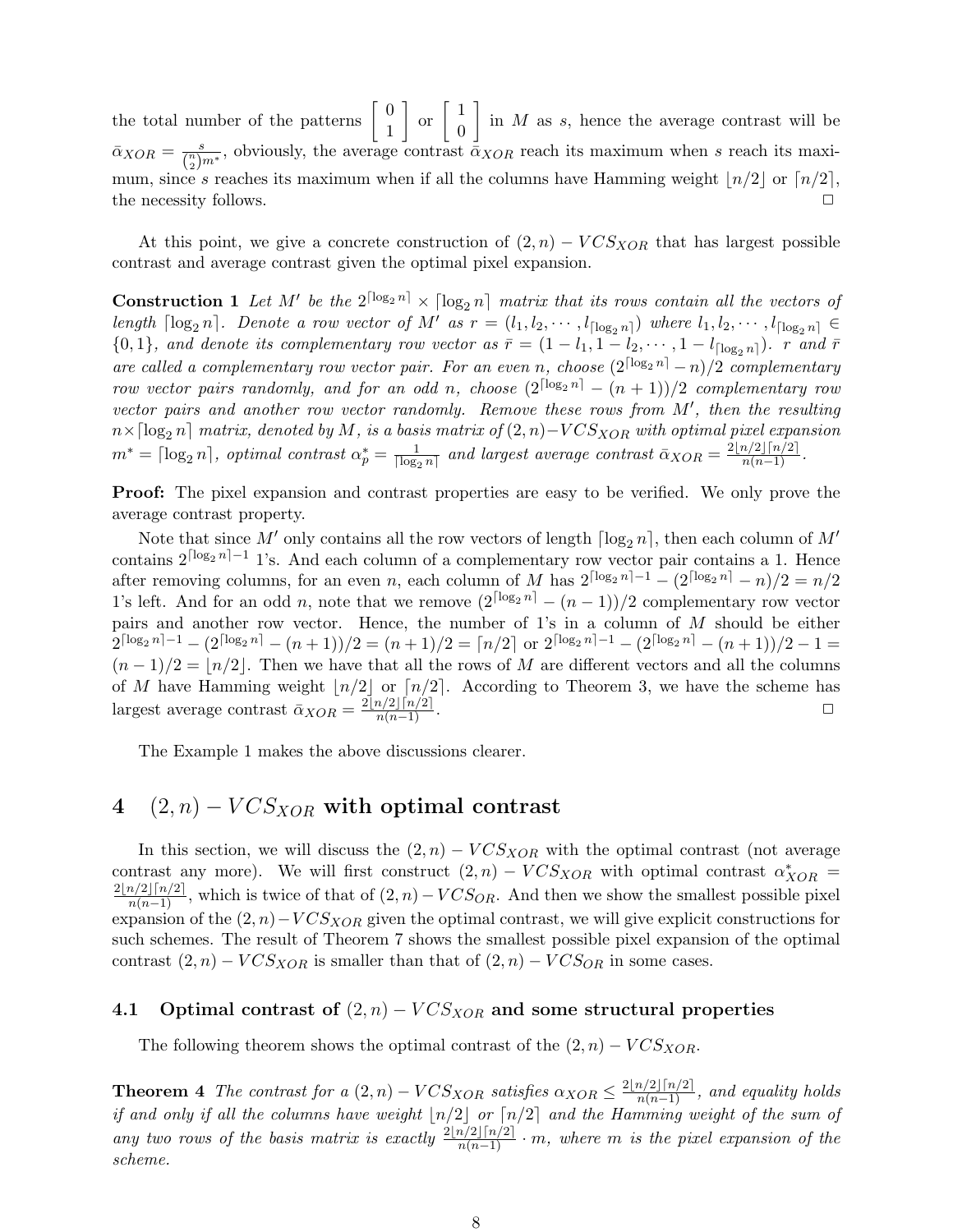**Proof:** Denote M as the basis matrix of the  $(2, n) - VCS_{XOR}$ , and  $\alpha_{XOR}$  as the contrast, the contrast of M is caused by the unavoidable patterns  $\begin{bmatrix} 0 \\ 1 \end{bmatrix}$ 1  $\Big]$  or  $\Big[$   $\Big]$ 0  $\Big]$  in matrix M, because there are at most  $\lfloor n/2 \rfloor \cdot \lceil n/2 \rceil$  unavoidable patterns  $\begin{bmatrix} 0 \\ 1 \end{bmatrix}$ 1  $\Big]$  or  $\Big[$   $\Big]$ 0 in each column of  $M$ , hence there are at most  $m \cdot \lfloor n/2 \rfloor \cdot \lceil n/2 \rceil$  unavoidable patterns in M. Therefore we have:  $\binom{n}{2}$  $\sum_{2}^{n} \cdot \alpha_{XOR} \cdot m \leq m \cdot \lfloor n/2 \rfloor \cdot \lceil n/2 \rceil$ i.e.  $\alpha_{XOR} \leq \frac{2\lfloor n/2 \rfloor \lceil n/2 \rceil}{n(n-1)}$ , and the equality holds if all the columns have weight  $\lfloor n/2 \rfloor$  or  $\lceil n/2 \rceil$ .

And when the contrast of M is the largest contrast  $\frac{2\lfloor n/2\rfloor \lceil n/2\rceil}{n(n-1)}$ , then the Hamming weight of the sum of any two rows of M is at least  $\frac{2\lfloor n/2\rfloor \lceil n/2\rceil}{n(n-1)} \cdot m$ . Hence we get to know the Hamming weight of the sum of any two rows of the share basis matrix is exactly  $\frac{2\lfloor n/2\rfloor \lceil n/2\rceil}{n(n-1)} \cdot m$ , otherwise, the total number of the unavoidable patterns  $\begin{bmatrix} 0 \\ 1 \end{bmatrix}$ 1  $\Big]$  or  $\Big[$   $\Big]$ 0 in matrix M will be more than  $m \cdot |n/2| \cdot \lceil n/2 \rceil$ , which is impossible. On the other hand, when the Hamming weight of the sum of any two rows of the share basis matrix is exactly  $\frac{2\lfloor n/2\rfloor \lceil n/2\rceil}{n(n-1)} \cdot m$  the contrast of the scheme is  $\frac{2\lfloor n/2\rfloor \lceil n/2\rceil}{n(n-1)}$ .

Such schemes always exist, a simple construction can be: taking all the different vectors with | $n/2$ | 1's as the columns of the basis matrix M of the  $(2, n)$ − $VCS<sub>XOR</sub>$ , then this scheme will have the largest contrast  $\alpha_{XOR} = \frac{2\lfloor n/2 \rfloor \lceil n/2 \rceil}{n(n-1)}$  and pixel expansion  $m = \binom{n}{\lfloor n/2 \rfloor}$  $\binom{n}{|n/2|}$ . □

The optimal contrast  $(2, n) - VCS_{OR}$  has already been studied in [4]. The following lemma shows the optimal contrast of  $(2, n) - VCS_{OR}$  and a structural property of such scheme.

Lemma 1 (Property 2 of Lemma 4.3 in [4]) For any pair of distinct rows of the basis matrix M of the  $(2, n)$  –  $VCS_{OR}$  with optimal contrast for the black secret pixel, the unavoidable pattern  $\begin{bmatrix} 0 \end{bmatrix}$ 1  $\Big\vert$  (resp.  $\Big\vert$   $\Big\vert$ 0 ) appears exactly  $\alpha_{OR}^* \cdot m$  times, where  $\alpha_{OR}^* = \frac{\lfloor n/2 \rfloor \lceil n/2 \rceil}{n(n-1)}$ .

From Lemma 1, it is clear that the optimal contrasts of  $(2, n) - VCS_{XOR}$  and  $(2, n) - VCS_{OR}$ satisfy  $\alpha_{XOR}^* = 2\alpha_{OR}^*$ , the reason is that the unavoidable patterns  $\begin{bmatrix} 0 \\ 1 \end{bmatrix}$ 1  $\Big]$  and  $\Big[$   $\Big]$ 0 ] both contribute to the contrast in  $(2, n) - VCS_{XOR}$ , but only one of them contributes to the contrast in  $(2, n)$  –  $VCS_{OR}$ . Furthermore, we have the following theorem which reveals the relationship between the optimal contrast of  $(2, n) - VCS_{XOR}$  and  $(2, n) - VCS_{OR}$ .

**Theorem 5** The basis matrix of a optimal contrast  $(2, n) - VCS_{OR}$  for the black secret pixel is also a basis matrix of a optimal contrast  $(2, n) - VCS<sub>XOR</sub>$ . Hence the smallest pixel expansion for the optimal contrast  $(2, n) - VCS_{XOR}$  is no larger than that of optimal contrast  $(2, n) - VCS_{OR}$ .

**Proof:** Denote  $M$  as the basis matrix of the  $(2, n) - VCS_{OR}$  with the smallest pixel expansion and contrast  $\alpha^*_{OR} = \frac{\lfloor n/2 \rfloor \lceil n/2 \rceil}{n(n-1)}$ . By Lemma 1, we know that the pattern  $\begin{bmatrix} 0 \\ 1 \end{bmatrix}$ 1  $\Big\vert$  (resp.  $\Big\vert$   $\frac{1}{\alpha}$ ) 0 ] ) appears exactly  $\alpha_{OR}^* \cdot m$  times, hence the contrast of M under the XOR operation is  $\alpha_{XOR}^* =$  $2\alpha^*_{OR} = \frac{2\lfloor n/2 \rfloor \lceil n/2 \rceil}{n(n-1)}$ . Hence M is the basis matrix of a optimal contrast  $(2, n) - VCS_{XOR}$ . And the smallest possible pixel expansion for the optimal contrast  $(2, n) - VCS<sub>XOR</sub>$  is no larger than that of the optimal contrast  $(2, n) - VCS_{OR}$ .

We then turn to discuss the lower bounds of the pixel expansion of  $(2, n) - VCS<sub>XOR</sub>$  given the optimal contrast, and such bounds for the  $(2, n) - VCS_{OR}$  has been studied in [4] by the following lemma.

**Lemma 2 (Theorem 4.9 in [4])** Denote m as the pixel expansion of  $(2, n)$ – $VCS_{OR}$  with optimal contrast, then the following equations hold: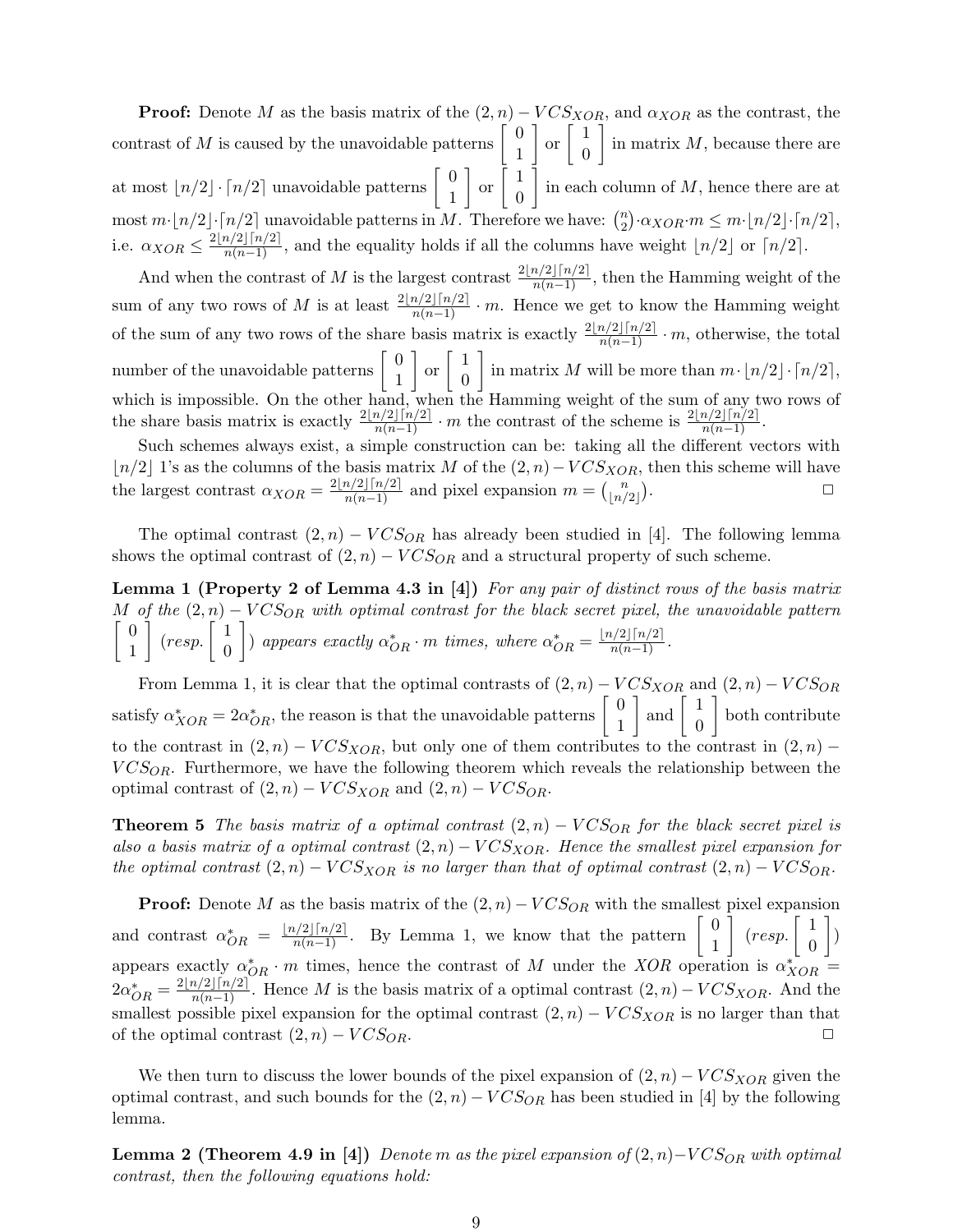$$
m \ge \begin{cases} \begin{array}{c} 2n-2 & \text{if } n \text{ is even} \\ n & \text{if } n \equiv 3 \bmod 4 \\ 2n & \text{if } n \equiv 1 \bmod 4 \end{array} \end{cases}
$$

the equality holds if the Hadamard Matrix Conjecture is true. (The Hadamard Matrix Conjecture says that Hadamard matrices exist for all orders divisible by four.)

By Theorem 5 and Lemma 2, and assuming the Hadamard Matrix Conjecture holds, we have the following corollary:

Corollary 1 Assuming the Hadamard Matrix Conjecture holds, the smallest possible pixel expansion  $m_c^*$  of the  $(2, n) - VCS_{XOR}$  given the optimal contrast are smaller than that of the optimal contrast  $(2, n) - VCS_{OR}$ , i.e.

> $m_c^* \leq$  $\sqrt{ }$  $\mathsf{J}$  $\sqrt{2}$  $2n-2$  if n is even  $n \text{ if } n \equiv 3 \text{ mod } 4$  $2n \quad if \; n \equiv 1 \; mod \; 4$

The following structural properties are satisfied by a  $(2, n) - VCS_{XOR}$ .

**Lemma 3 (Structural properties)** Denote M as the basis matrix of a  $(2, n) - VCS<sub>XOR</sub>$  with contrast  $\alpha_{XOR}$ .

- 1. Let s be a column vector of M, and  $\bar{s}$  be the complementary vector of s. Denote M' as the matrix in which we replace the column s by  $\bar{s}$ , then M' is also a basis matrix of a  $(2,n)$  –  $VCS_{XOR}$  with contrast  $\alpha_{XOR}$ . Hence if there exists a basis matrix of  $(2, n) - VCS_{XOR}$  with optimal contrast  $\alpha^*_{XOR}$ , then there must exist a basis matrix of  $(2, n) - VCS_{XOR}$  with all the columns have constant weight  $\lfloor n/2 \rfloor$  (resp.  $\lceil n/2 \rceil$ ) and optimal contrast  $\alpha^*_{XOR}$ .
- 2. Denote  $r_1, r_2, \dots, r_n$  as the row vectors of M, then the matrix M' formed by the row vectors  $r_1 + r, r_2 + r, \cdots, r_n + r$ , where r is an arbitrary vector of length m, is also a basis matrix of a  $(2, n) - VCS_{XOR}$  with contrast  $\alpha_{XOR}$ . Hence there exist a basis matrix of a  $(2, n) - VCS_{XOR}$ with one of its rows is the zero vector.

**Proof:** Property 1: denote a and b as the *i*th and *j*th entries of s, denote  $l_1, \dots, l_n$  as the row vectors of the basis matrix  $M$ , and  $l'_1$  $\mathbf{I}'_1, \cdots, \mathbf{I}'_n$  as the row vectors of the matrix  $\mathbf{M}'$ , and because  $a \oplus b = \overline{a} \oplus \overline{b}$ , we get to know that by replacing some columns of M with their complementary vectors does not affect the Hamming weight of the "⊕" operation of the two rows of M, i.e.  $l_i \oplus l_j = l'_i \oplus l'_j$ j where  $i, j \in \{1, 2, \dots, n\}$ , hence the matrix M' is also a basis matrix of a  $(2, n) - VCS<sub>XOR</sub>$  with contrast  $\alpha_{XOR}$ . And for the optimal contrast  $(2, n) - VCS_{XOR}$ , replace all the column vectors with hamming weight  $\lfloor n/2 \rfloor$  (resp.  $\lceil n/2 \rceil$ , but not simultaneously) by its complementary vectors, the lemma follows.

Property 2: denote  $r_1'$  $\gamma'_1, \cdots, \gamma'_n$  as the row vectors of the matrix  $M'$ , where  $r'_k = r_k \oplus r$  and  $r'_s = r_s \oplus r, k, s \in \{1, 2, \dots n\}$ , hence we have  $r'_k \oplus r'_s = (r_k \oplus r) \oplus (r_s \oplus r) = r_k \oplus r_s$ . The lemma follows.

The relationship of the two properties are as follows: by adding the  $m$  length vector  $r =$  $(0 \cdots 010 \cdots 0)$ , where 1 is at the *i*th entry of r, is equivalent to replace the *i*th column of basis matrix with its complementary vector.  $\Box$ 

**Example 3** The basis matrix M of a  $(2,3)$  –  $VCS<sub>XOR</sub>$  with contrast  $2/3$  is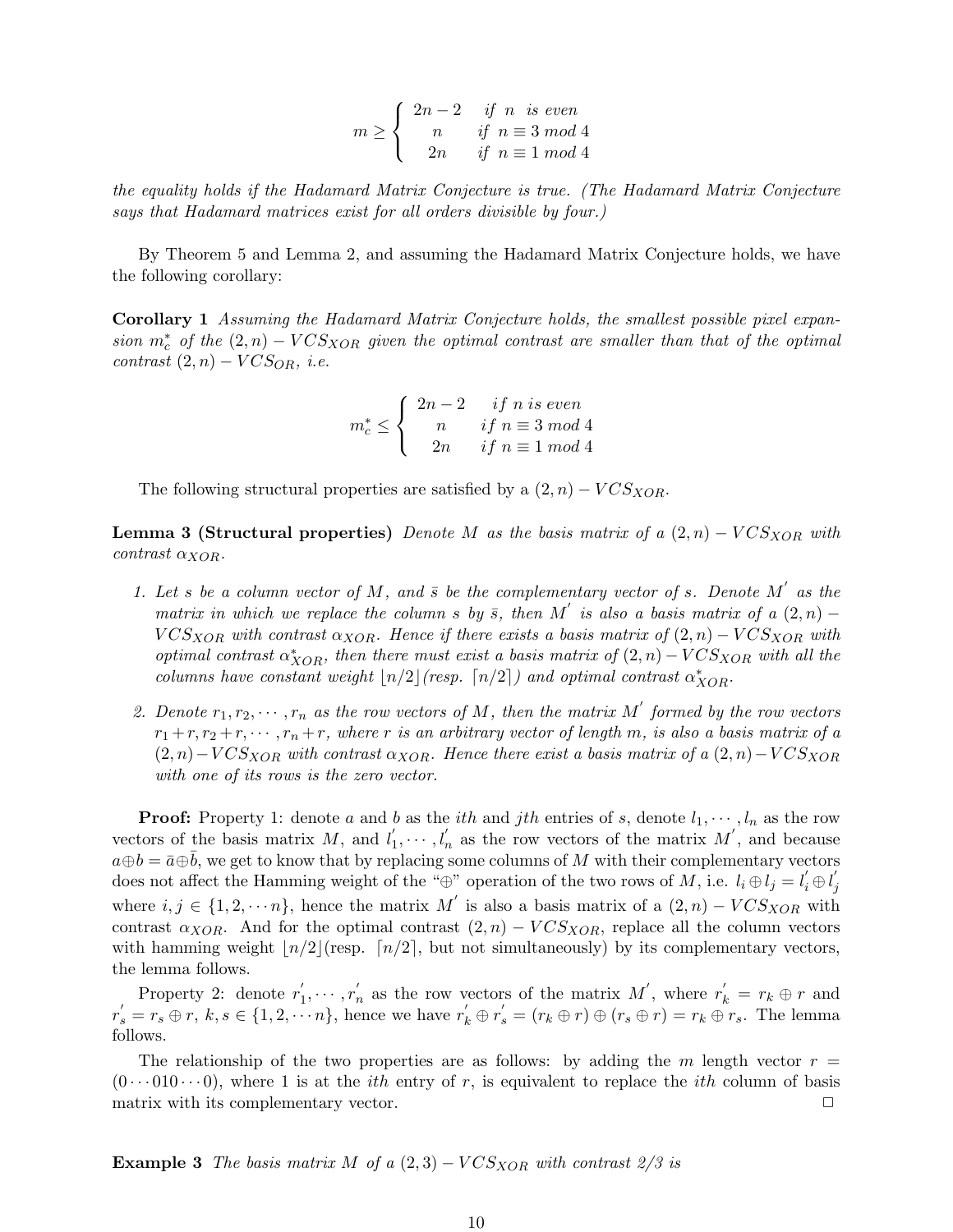$$
M = \left[\begin{array}{c} 001 \\ 010 \\ 100 \end{array}\right]
$$

Let s be the third column vector of M, i.e.  $s = (100)^T$ , and  $\bar{s} = (0.11)^T$ , replace the third column s of  $M$  by  $\bar{s}$ , we get:

$$
M^{'} = \left[\begin{array}{c} 000 \\ 011 \\ 101 \end{array}\right]
$$

it is easy to verify that M' is a basis matrix of another  $(2,3) - VCSXOR$  with the same contrast 2/3. Actually by adding the first row  $r = (001)$  of M to the second and the third rows of M, we can also get the matrix  $M'$ , And the first row of  $M'$  is the zero vector.

### 4.2 Smallest possible pixel expansion of the  $(2, n) - VCS<sub>XOR</sub>$  given optimal contrast and constructions

When a  $(2, n) - VCS<sub>XOR</sub>$  has the optimal contrast, it may have different pixel expansion properties. In this case, the smallest possible pixel expansion may be larger than in the general case without the optimal contrast constraint. In this section we show the smallest possible pixel expansion of the  $(2, n)$  –  $VCS<sub>XOR</sub>$  given its optimal contrast.

First we consider the case when the number of rows of the basis matrix is odd, i.e. the number of participants is odd.

**Lemma 4** For an odd  $n \geq 3$ , if there exist a  $(2, n) - VCS_{XOR}$  with optimal contrast  $\alpha_{XOR}^*$ , and denote its pixel expansion as m, then we have  $n|m$ .

**Proof:** Since *n* is odd, we have the optimal contrast  $\alpha_{XOR}^* = \frac{2\lfloor n/2 \rfloor \lceil n/2 \rceil}{n(n-1)} = \frac{n+1}{2n}$  $\frac{n+1}{2n}$ , because  $\alpha_{XOR}^* \cdot m$  is an integer (See Theorem 4), so we get  $n|m$ .

Lemma 4 implies that  $m \geq n$ .

**Lemma 5** For a  $(2, n) - VCS_{XOR}$  with  $n \equiv 1 \mod 4$  and optimal contrast  $\alpha_{XOR}^* = \frac{n+1}{2n}$  $\frac{n+1}{2n}$ , the pixel expansion of such scheme satisfies  $m \neq n$ .

**Proof:** For the case  $n \equiv 1 \mod 4$ , since  $n \neq 1$ , we have  $n \geq 5$ . Assuming that there exists a matrix M, where M is the basis matrix of the  $(2, n) - VCSXOR$  with optimal contrast  $\alpha_{XOR}^* = \frac{n+1}{2n}$  $_{2n}$ and pixel expansion  $m = n$ . Then we know that, there must exist two odd or two even rows in M since  $n \geq 5$ .

We consider stacking two shares (rows). Denote  $l_k$  and  $l_s$  as two odd rows(resp. even rows), then the weight of the sum of them will be  $w(l_k \oplus l_s) = w(l_k) + w(l_s) - 2t$ , where t is the number of the entries at which both  $l_k$  and  $l_s$  have value 1, hence  $w(l_k \oplus l_s)$  is even. Because the weight of the sum of any pair of rows in M is  $\alpha^*_{XOR} \cdot m = \frac{(n+1)}{2n}$  $\frac{n+1}{2n} \cdot n = \frac{n+1}{2}$  $\frac{+1}{2}$ , which is odd, this results in a contradiction. This contradiction means that the Lemma 5 holds. □

Then we get the smallest pixel expansion for the case  $n \equiv 1 \mod 4$  as follows.

Corollary 2 For  $n \equiv 1 \mod 4$ , the smallest pixel expansion  $m_c^*$  of a  $(2,n) - VCSXOR$  given optimal contrast is  $2n$ .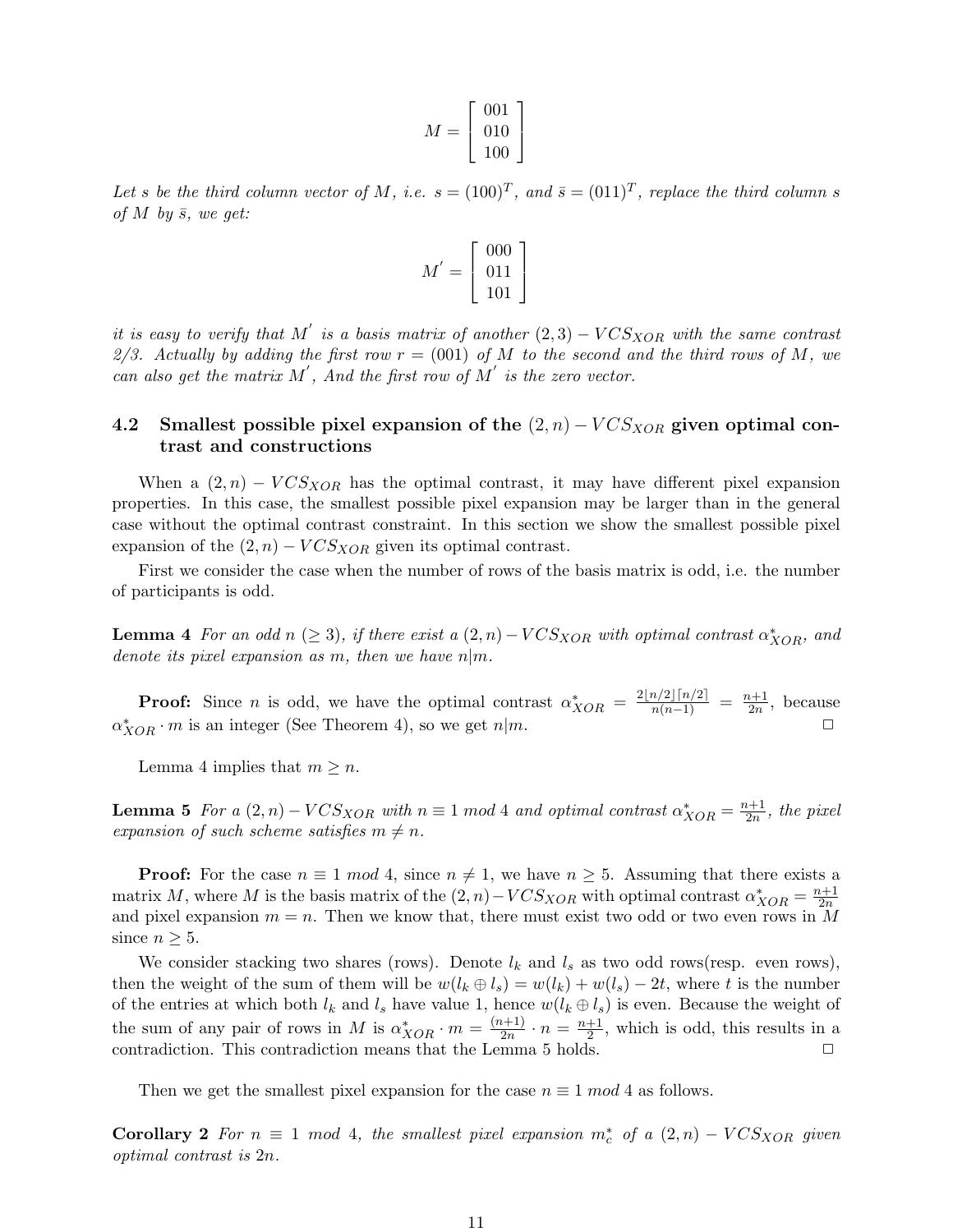**Proof:** Lemma 4 and Lemma 5 states that  $m_c^* \geq 2n$  and by combining the result of Corollary 1 we get to know  $m_c^* = 2n$ .  $\frac{1}{c} = 2n.$ 

In order to describe the construction of the  $(2, n) - VCS$  more clearly, we introduce some basic results of the from the combinatorial mathematics. A  $(v, k, \lambda)$ -BIBD (Balanced Incomplete Block Design [8]) is a pair  $(X,\mathcal{B})$ , where X is a set of v elements (called points) and  $\mathcal{B}$  is a collection of subsets of  $X$  (called blocks), such that each block contains exactly  $k$  points and each pair of points is a subset of exactly  $\lambda$  blocks. In a  $(v, k, \lambda)$ -BIBD, each point occurs in exactly  $r = \lambda(v-1)/(k-1)$ blocks, and the total number of blocks is  $b = v r/k = \lambda (v^2 - v)/(k^2 - k)$ . The number r is called the replication number of the BIBD.

The following Lemma 6 provides the constructions for optimal contrast  $(2, n)-VCS_{OR}$  by using BIBD.

#### Lemma 6

- 1. (Theorem 4.7 of [4]) Assuming that  $n \equiv 3 \mod 4$  and there exists a  $(2, n) VCS_{OR}$  with pixel expansion m and contrast  $\alpha^*_{OR} = \frac{\lfloor n/2 \rfloor \lceil n/2 \rceil}{n(n-1)}$ . Then  $m \geq n$  and  $m = n$  if and only if there exists a  $(n, \frac{n-1}{2}, \frac{n-3}{4})$  $\frac{(-3)}{4}$ )-BIBD (or, equivalently, a Hadamard matrix of order  $n+1$ ).
- 2. (Theorem 4.8 of [4]) Assuming that  $n \equiv 1 \mod 4$  and there exists a  $(2, n) VCS_{OR}$  with pixel expansion m and contrast  $\alpha^*_{OR} = \frac{\lfloor n/2 \rfloor \lceil n/2 \rceil}{n(n-1)}$ . Then  $m \geq 2n$  and  $m = 2n$  if and only if there exists a  $(n, \frac{n-1}{2}, \frac{n-3}{2})$  $\frac{-3}{2}$ )-BIBD or an  $(n+1, \frac{n+1}{2})$  $\frac{+1}{2}, \frac{n-1}{2}$  $\frac{-1}{2}$ )-BIBD.

By combining the Theorem 5 and the Lemma 6, for an odd  $n$ , it is clear that there exist  $(2, n)$  –  $VCS_{XOR}$  with optimal contrast  $\alpha_{XOR}^* = \frac{2\lfloor n/2 \rfloor \lceil n/2 \rceil}{n(n-1)} = \frac{n+1}{2n}$  $\frac{1}{2n}$  if the Hadamard Matrix Conjecture holds. And the construction of the  $(2, n) - VCS<sub>XOR</sub>$  can be converted to the construction of the point-block incidence matrix of the corresponding BIBD, more details of such construction can be found in [4].

Second we consider the case when the number of rows of the basis matrix is even, i.e. there are even number of participants  $n + 1$  where n is odd.

**Lemma 7** Denote by  $m_c^*$  the smallest possible pixel expansion for a  $(2, n) - VCS_{XOR}$  with odd n given the optimal contrast  $\alpha^*_{XOR} = \frac{2\lfloor n/2 \rfloor \lceil n/2 \rceil}{n(n-1)} = \frac{n+1}{2n}$  $\frac{2h+1}{2n}$ , then the smallest possible pixel expansion for  $a(2, n+1) - VCS_{XOR}$  given the optimal contrast  $\alpha_{XOR}^* = \frac{2\lfloor (n+1)/2 \rfloor \lceil (n+1)/2 \rceil}{n(n+1)} = \frac{n+1}{2n}$  $\frac{n+1}{2n}$  is at least  $m_c^*$ .

#### **Proof:** Reduction to absurdity.

Assuming that there exist a  $(2, n + 1) - VCSXOR$  with optimal contrast  $\alpha_{XOR}^* = \frac{n+1}{2n}$  $rac{u+1}{2n}$  and pixel expansion  $m_c^*(\langle m_c^* \rangle)$ , and denote the basis matrix of this scheme is M', then the first n rows of M' constitute a  $(2, n) - VCS_{XOR}$  with the same optimal contrast  $\alpha_{XOR}^* = \frac{n+1}{2n}$  $rac{1}{2n}$  and pixel expansion  $m_c^{*'}$ , which is in contradiction with that  $m_c^{*}$  is the smallest possible pixel expansion for the  $(2, n) - VCS_{XOR}$ .

The following lemma is the most important lemma of this paper which is required in our following discussions.

**Lemma 8** Denote M as an  $n \times m$  binary matrix which satisfies:

- 1.  $n$  is odd
- 2. the minimum Hamming distance of any two rows of M is  $\frac{(n+1)m}{2n}$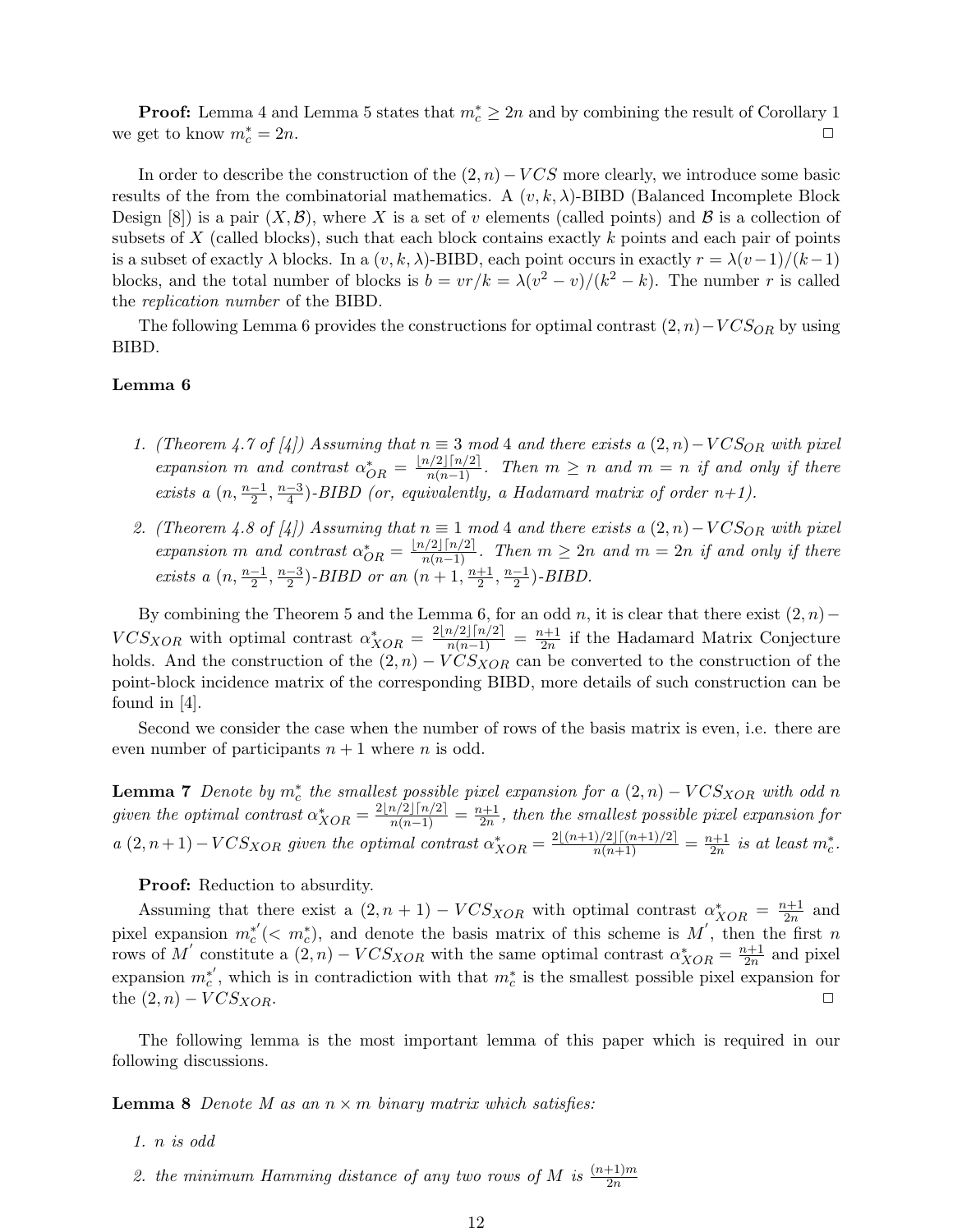3. each column of M has the same hamming weight  $\frac{n-1}{2}$  (or respectively  $\frac{n+1}{2}$ )

then the rows of M all have the same hamming weight  $\frac{(n-1)m}{2n}$  (or respectively  $\frac{(n+1)m}{2n}$ )

**Proof:** First we consider the equidistant binary code, assume that the rows of  $M$  are equidistant binary code with parameters: code length  $m$ , cardinality  $n$ , distance  $d$ , and the number  $k$  of 1's in each column. If a row has the Hamming weight  $w$ , then by counting the sum of distances to the remaining  $n - 1$  rows we have:

$$
d(n-1) = w(n-k) + (m-w)k
$$
 (1)

hence we have:

$$
d(n-1) - mk = (n-2k)w\tag{2}
$$

Since *n* is odd, i.e.  $n - 2k \neq 0$ , the parameter *w* is determined uniquely from the equation (2).

Then we consider the general binary code (not limited to equidistant binary code) with the minimum Hamming distance  $d$ , then the equation (1) should be:

$$
d(n-1) \le w(n-k) + (m-w)k \tag{3}
$$

Since  $d = \frac{(n+1)m}{2n}$  $\frac{+1}{2n}$  and  $k = \frac{n-1}{2}$  $\frac{-1}{2}$  (for  $k = \frac{n+1}{2}$  we reach the same conclusion), substitute for the d and  $k$  in inequality (3), then we have:

$$
w \ge \frac{d(n-1) - mk}{(n-2k)} = \frac{(n-1)m}{2n} \tag{4}
$$

Denote  $w_i$  as the Hamming weight of the *ith* row of  $M, i = 0, 1, \dots, n-1$ , then, the total number of 1's in  $M$  is: (calculated by adding the rows)

$$
\sum_{i=0}^{n-1} w_i \ge \frac{(n-1)m}{2} \tag{5}
$$

and (calculated by adding the columns)

$$
km = \frac{(n-1)m}{2} \tag{6}
$$

combine the inequalities (4), (5) and equation (6), we have that  $w = \frac{(n-1)m}{2n}$  $\frac{-1}{2n}$ , hence the lemma follows.  $\Box$ 

**Theorem 6** For an odd n, there exists a  $(2, n) - VCS_{XOR}$  with the optimal contrast  $\alpha_{XOR}^* = \frac{(n+1)}{2n}$  $_{2n}$ and pixel expansion m if and only if there exists a  $(2, n+1)-VCS<sub>XOR</sub>$  with optimal contrast same as  $\alpha^*_{XOR} = \frac{(n+1)}{2n}$  $\frac{a+1}{2n}$  and the same pixel expansion m.

**Proof:** Because  $\frac{2\lfloor n/2\rfloor \lceil n/2\rceil}{n(n-1)} = \frac{n+1}{2n} = \frac{2\lfloor (n+1)/2\rfloor \lceil (n+1)/2\rceil}{n(n+1)}$  we get to know that the optimal contrast of the  $(2, n) - VCS_{XOR}$  and the  $(2, n+1) - VCS_{XOR}$  are the same. So one just takes the first n rows of the basis matrix of the  $(2, n+1) - VCS_{XOR}$  as the basis matrix of the  $(2, n) - VCS_{XOR}$ , the sufficiency of Theorem 6 follows.

According to property 1 of Lemma 3, we transform the basis matrix  $M$  into  $M'$  satisfying all the columns of  $M'$  have the same Hamming weight. Then according to Lemma 8, we have that the rows of M' have constant Hamming weight  $\frac{(n-1)m}{2n}$  (or  $\frac{(n+1)m}{2n}$ ), by adding an all 1 row if the Hamming weight of the rows of  $M'$  is  $\frac{(n-1)m}{2n}$  (or adding an all 0 row if the Hamming weight of the rows of M' is  $\frac{(n+1)m}{2n}$ , one gets a  $(2, n+1) - VCS_{XOR}$  with optimal contrast.  $\square$ 

Note that in the above discussions, it has been assumed that the Hadamard Matrix Conjecture holds. By making the same assumption, we further have: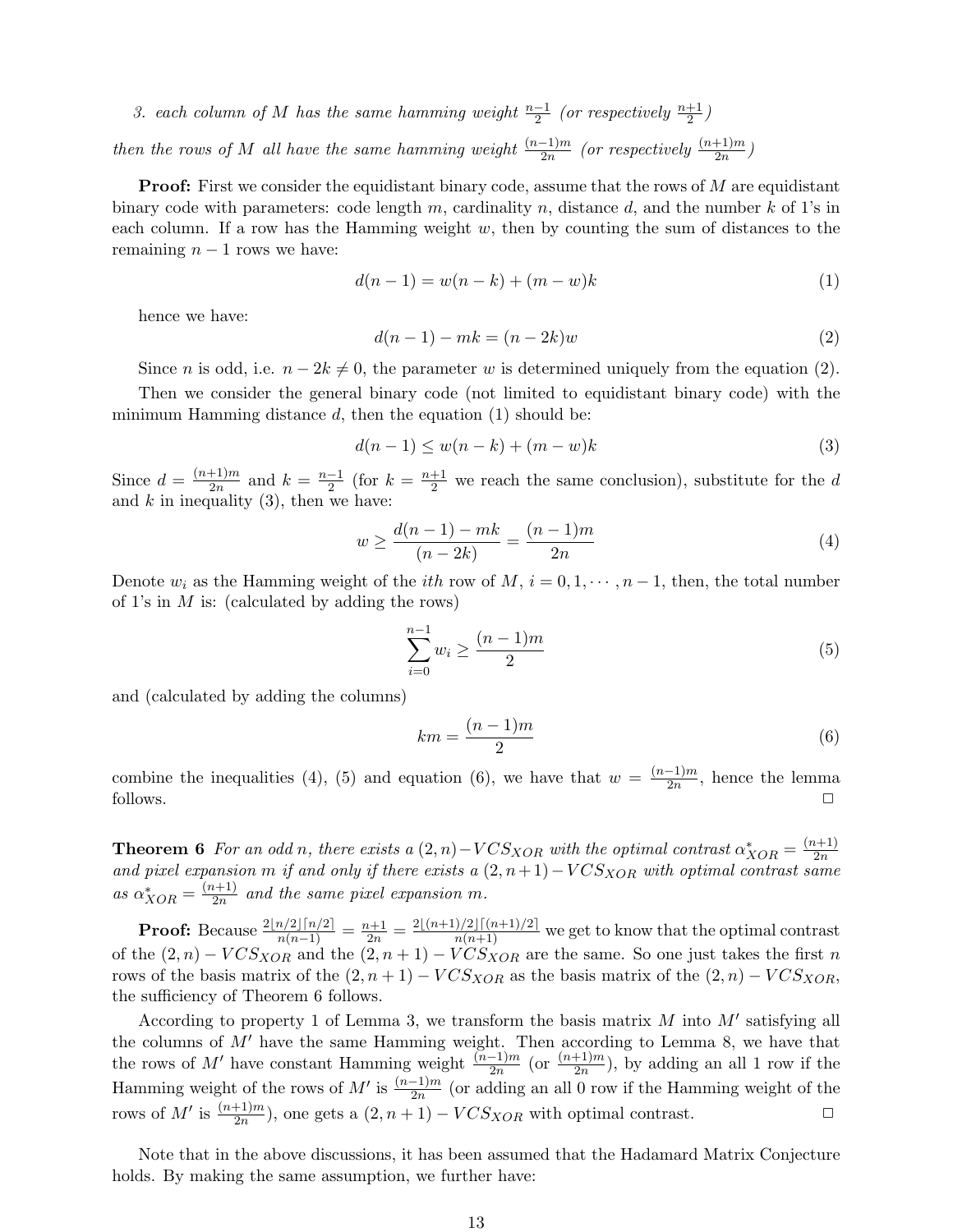**Theorem 7** The smallest possible pixel expansion  $m_c^*$  of  $(2, n) - VCS_{XOR}$  given the optimal contrast  $\alpha^*_{XOR} = \frac{2\lfloor n/2 \rfloor \lceil n/2 \rceil}{n(n-1)}$  is as follows:

$$
m_c^* = \begin{cases} 1 & \text{if } n = 2 \\ n & \text{if } n \equiv 3 \bmod 4 \\ n-1 & \text{if } n \equiv 0 \bmod 4 \\ 2n & \text{if } n \equiv 1 \bmod 4 \\ 2n-2 & \text{if } n \equiv 2 \bmod 4 \bmod n \neq 2 \end{cases}
$$

**Proof:** The smallest pixel expansion for the case  $n = 2$  can be shown as the basis matrix of the  $(2, n) - VCS_{XOR}$ :  $M = \begin{bmatrix} 0 \\ 1 \end{bmatrix}$ 1 , which has the pixel expansion  $m_c^* = 1$  and optimal contrast  $\alpha^*_{XOR} = 1.$ 

The smallest possible pixel expansion for the case  $n \equiv 3 \mod 4$  and  $n \equiv 0 \mod 4$  can be concluded from the Theorem 5, Corollary 1, Lemma 4, 6 and Theorem 6.

The smallest possible pixel expansion for the case  $n \equiv 1 \mod 4$  and  $n \equiv 2 \mod 4$  can be concluded from the Corollary 2, Lemma 6 and Theorem 6.  $\Box$ 

Theorem 7 shows the smallest possible pixel expansion of the scheme given the optimal contrast, which are much smaller than the ones under the OR operation for the cases  $n = 2$  and  $n \equiv 0 \mod 4$ . One can find a more clear comparison in Table 1.

|                     | OR.    | XOR    |
|---------------------|--------|--------|
| $n=2$               | 2      |        |
| $n \equiv 3 \mod 4$ | n      | $\, n$ |
| $n \equiv 0 \mod 4$ | $2n-2$ | n-1    |
| $n \equiv 1 \mod 4$ | 2n     | 2n     |
| $n \equiv 2 \mod 4$ | $2n-2$ | $2n-2$ |

Table 1: Comparison on the smallest pixel expansions of  $(2, n) - VCS_{XOR}$  and  $(2, n) - VCS_{OR}$ given optimal contrasts.

At this point, we summarize the constructions of optimal contrast  $(2, n)-VCS<sub>XOR</sub>$  with smallest pixel expansion as follows.

**Construction 2** For  $n = 2$ , let the basis matrix  $M = \begin{bmatrix} 0 & 0 \\ 1 & 1 \end{bmatrix}$ 1  $\bigg$ , it is clear that its contrast is optimal and its pixel expansion is 1.

We omit the constructions for the cases of  $n \equiv 3 \mod 4$ ,  $n \equiv 1 \mod 4$  and  $n \equiv 2 \mod 4$  as they are the same as that in  $\mathcal{A}$ .

For the case  $n \equiv 0 \mod 4$ , we first apply Blundo's construction in [4] to generate the basis matrix, denoted by M', of the black secret pixels for the case  $n - 1 \equiv 3 \mod 4$ . We have the pixel expansion of M' is  $n-1$ . Then we apply properties 1 of Lemma 3 to transform M' into M'' that satisfies all the columns of  $M''$  has constant Hamming weight. We have each row of  $M''$  has constant Hamming weight  $(n-2)/2$  or  $n/2$ . By adding an all 1 row if the Hamming weight of M<sup>"</sup> is  $(n-2)/2$ , or adding an all 0 row if the Hamming weight of M<sup>''</sup> is  $n/2$ . Denote the resulting matrix as M, then M is the basis matrix of  $(2, n) - VCS<sub>XOR</sub>$  with optimal contrast and pixel expansion  $n-1$  for the case  $n \equiv 0 \mod 4$ .

To make the Construction 2 more clear, we give an example for the case  $n \equiv 0 \mod 4$ .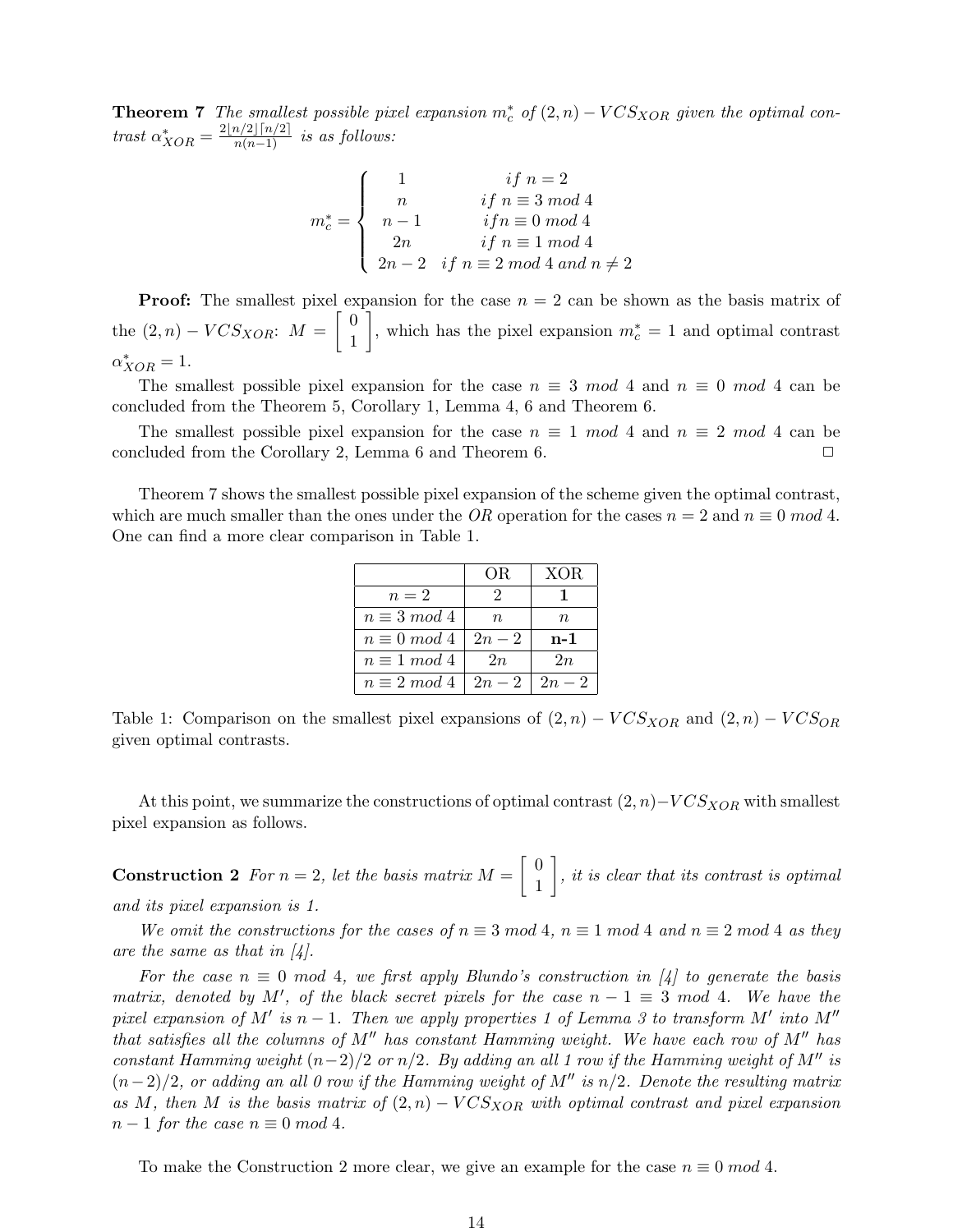**Example 4** Let  $n = 4$ . By applying Blundo's construction in [4] for  $(2, 3) - VCS_{OR}$ , we get a basis  $\lceil$ 100 ⎤  $\lceil$ 111 100 ⎤

matrix for the black secret pixel  $M' =$  $\overline{\phantom{a}}$ 010 001 , then by adding an all 1 row, we have  $M =$ ⎢ ⎢ ⎣ 010 001  $\Big\}$ ,

which is a basis matrix for  $(2, 4) - VCS_{XOR}$  with optimal contrast  $2/3$  and pixel expansion 3.

We also can transform  $M' =$  $\lceil$  $\overline{a}$ 100 010 001 ⎤ | *into a matrix*  $\lceil$  $\overline{a}$ 011 101 110 ⎤  $\vert$ , and by adding an all 0 row, we have  $M =$  $\lceil$ ⎢ ⎢ ⎣ 000 011 101 110 ⎤  $\Big\}$ , which is also a basis matrix for  $(2, 4) - VCSXOR$  with optimal contrast  $2/3$ 

and pixel expansion

## 5 Relationship with the constructions of optimal contrast  $(2, n)$  –  $VCS<sub>XOR</sub>$  and binary codes with maximum capacity

Tuyls et al. [31] present a simple equivalence relationship between the  $(2, n) - VCS<sub>XOR</sub>$  and the binary code. In this section, we further study the relationship between them, especially when the VCS has optimal contrast. And find that for odd  $n$ , the rows of the basis matrix of the optimal contrast  $(2, n+1)-VCS_{XOR}$  is equivalent to the  $(m, \frac{n+1}{2n}m)$  binary code which reaches its maximum capacity, and the rows of the basis matrix of the optimal contrast  $(2, n) - VCS<sub>XOR</sub>$  is equivalent to the  $(m, \frac{(n+1)m}{2n})$  $\frac{(n\pm 1)m}{2n}$ ,  $\frac{(n\pm 1)m}{2n}$  $\frac{\pm 1/m}{2n}$  constant weight code which reaches its maximum capacity, hence we can use the known constructions of maximum capacity binary codes to construct the optimal contrast  $(2, n) - VCS_{XOR}$ . In addition, we give a construction of optimal contrast  $(2, n) - VCS_{XOR}$  for  $n = 2<sup>k</sup> - 1$  is given, by using the technique of *m*-sequence.

Denote an  $n \times m$  binary matrix M as the basis matrix of a  $(2, n) - VCS<sub>XOR</sub>$  with contrast  $\alpha$ and the pixel expansion  $m$ . According to the first condition of Definition 1, the rows of  $M$  comprise an  $(m, m\alpha)$  binary code, where m is the length of the codes and  $m\alpha$  is the minimum Hamming distance. Hence by constructing an  $(m, m\alpha)$  binary code with n codewords (if exists), we can construct a  $(2, n)$  –  $VCS<sub>XOR</sub>$  with contrast  $\alpha$  and the pixel expansion  $m$ .

Denote  $A(m, d)$  as the maximum number of codewords in any (linear or nonlinear) binary code of length m and minimum Hamming distance d. and  $A(m, d, w)$  as the maximum number of codewords in any binary code of length  $m$ , constant weight  $w$  and minimum Hamming distance  $d$ . The two notations  $A(m, d)$  and  $A(m, d, w)$  are widely used in coding theory [1, 20, 26, 28, 34].

In order to make use of some results from coding theory, we hereby interpret some of the previous results in this paper with respect to  $A(m, d)$  and  $A(m, d, w)$ .

First, we consider  $(2, n) - VCS<sub>XOR</sub>$  with smallest pixel expansion: The following two equations are from [26],

$$
A(m, 1) = 2^m
$$
 and  $A(m, 2) = 2^{m-1}$ 

And it is obvious that if  $d_1 \leq d_2$ , then  $A(m, d_1) \geq A(m, d_2)$ , simply because the codewords of  $(m, d_2)$  can be the codewords of  $(m, d_1)$ . Therefore, alternative proofs of two of the theorems in section 3 (Theorems 1 and 2) can be as follows:

Proof of Theorem 1: For the binary code of length  $m$ , in order to form the basis matrix of a  $(2, n)$  –  $VCS<sub>XOR</sub>$ , it should have at least n codewords, and the Hamming distance of any pair of the codewords should be at least 1 according to Definition 2, i.e.  $A(m, 1) \geq n$ , which implies:  $2^m \geq n$ , i.e.  $m \geq \log_2 n$ . Since m is an integer, we have  $m \geq \lceil \log_2 n \rceil$ . Because all the m-length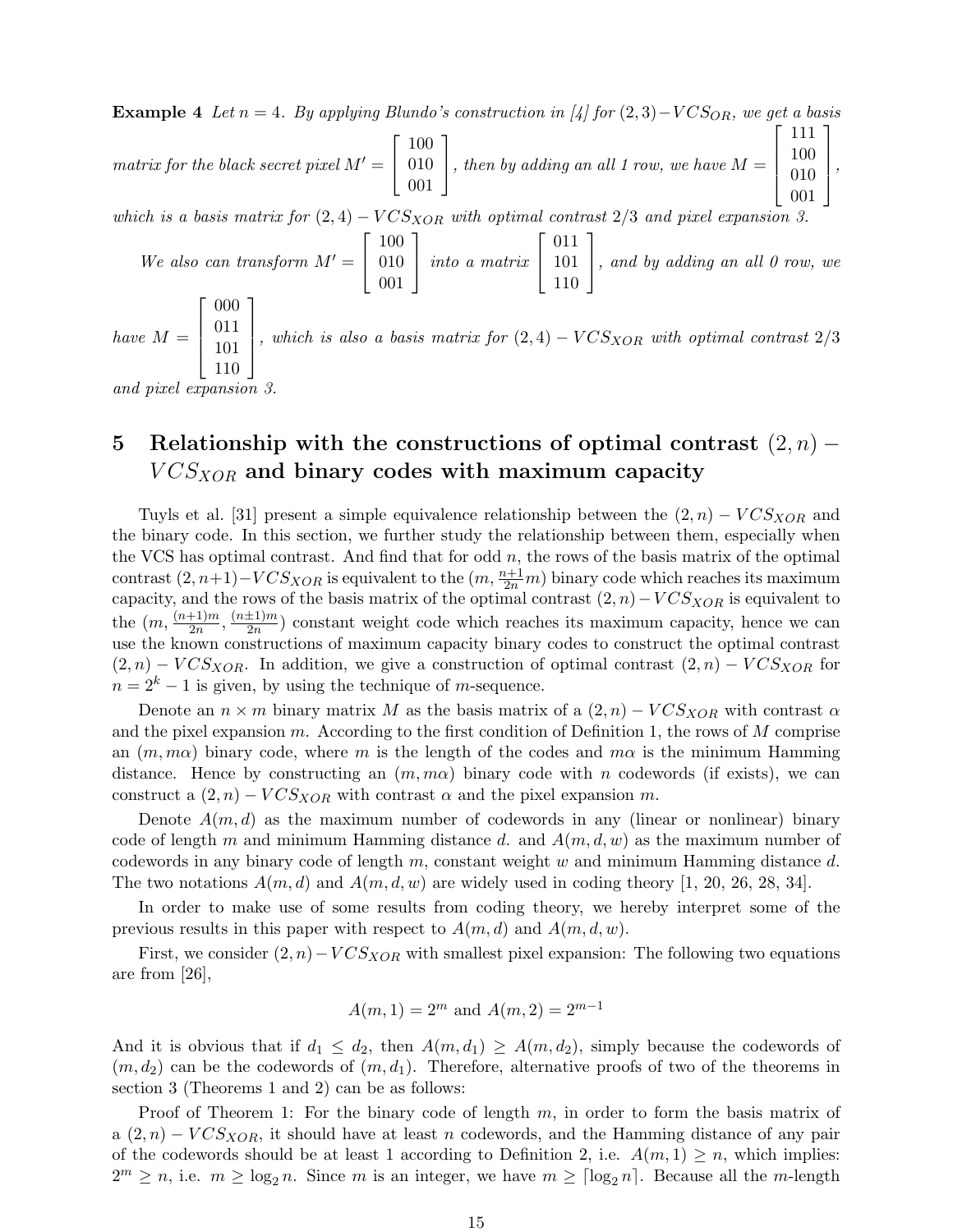binary codewords comprise a  $(m, 1)$  binary code with  $2^m \ (\geq n)$  codewords, hence the smallest pixel expansion of a  $(2, n) - VCS_{XOR}$  is  $\lceil \log_2 n \rceil$ .

Proof of Theorem 2: In order to prove that there does not exist such a  $(2, n) - VCS<sub>XOR</sub>$  that has smallest pixel expansion and the contrast is larger than  $\alpha = \frac{1}{\ln \alpha}$  $\frac{1}{\lceil \log_2 n \rceil}$ , we only need to show that there are not enough codewords to form the basis matrix with any two rows having Hamming distance larger than 1 and with the codeword length being  $\lceil \log_2 n \rceil$ , i.e. we need to show that  $A(\lceil \log_2 n \rceil, 2) < n$ . This holds true, because  $A(\lceil \log_2 n \rceil, 2) = 2^{\lceil \log_2 n \rceil - 1} < 2^{1 + \log_2 n - 1} = n$ , and hence the theorem follows.  $\Box$ 

Second, we discuss the  $(2, n) - VCS_{XOR}$  with optimal contrast: We call that a  $(m, d)$  binary code reaches its maximum capacity if it has  $A(m, d)$  codewords, and for binary constant weight code  $(m, d, w)$ , it reaches its maximum capacity if it has  $A(m, d, w)$  codewords. The construction of binary code with maximum capacity has been widely studied and one can find some of the constructions in [1, 20, 26, 28, 34]. The following lemmas will be needed in the proof of Theorems 8 and 9 as introduced below:

**Lemma 9** (Plotkin's Bound [20, 34]) Provided certain Hadamard matrices of order n' or less exist, then

 $A(n', 2\delta) = 2\left|\frac{2\delta}{4\delta}\right|$  $\frac{2\delta}{4\delta-n'}$  j if  $2\delta \leq n' < 4\delta$  $A(4\delta, 2\delta) = 8\delta$  $A(n^{'}, 2\delta) = 1$  if  $n^{'} < 2\delta$ 

Where here and hereafter  $|x|$  denotes the largest integer no larger than x.

**Lemma 10** (Johnson's Bound [28])define  $d=2u$ , if  $n'u > w(n'-w)$  then ′ ′  $\overline{u}$ 

$$
A(n',d,w) \le \lfloor \frac{n'u}{n'u-w(n'-w)} \rfloor
$$

The following Theorem 8 shows that, for an odd  $n$ , the rows of the basis matrices of the  $(2, n+1) - VCS_{XOR}$  with optimal contrast form a special binary code with maximum capacity.

**Theorem 8** For an odd n, there exists a basis matrix for the  $(2, n + 1) - VCS<sub>XOR</sub>$  with optimal contrast  $\alpha = \frac{n+1}{2n}$  $\frac{a+1}{2n}$  if and only if there exists a  $(m,\alpha m)$  binary code which reaches its maximum capacity, where m is the pixel expansion of the  $(2, n + 1) - VCS<sub>XOR</sub>$ .

**Proof:** First, for the necessity. Since the *n* rows of the basis matrices of the  $(2, n+1)-VCS<sub>XOR</sub>$ with optimal contrast  $\alpha$  are a  $(m, \alpha m)$  binary code, we only need to prove that it reaches its maximum capacity. Because  $\alpha = \frac{n+1}{2n} < 1$  and  $2\alpha = \frac{n+1}{n} > 1$ , we have  $\alpha m \le m < 2\alpha m$ , According to Theorem 7, we have that,  $\alpha m$  is always even, hence:

$$
A(m, \alpha m) = 2\lfloor \frac{\alpha m}{2\alpha m - m} \rfloor = 2\lfloor \frac{\frac{(n+1)m}{2n}}{\frac{(n+1)m}{n} - m} \rfloor = n+1
$$

Hence, the  $n + 1$  rows of the basis matrix of the  $(2, n + 1) - VCSXOR$  with optimal contrast are a  $(m, \alpha m)$  binary code which reaches its maximum capacity.

And the sufficiency is trivial, since  $A(m, \frac{n+1}{2n}m) = n+1$ .

At this point, to construct a  $(2, n+1) - VCS_{XOR}$ , we only need to construct a  $(m, \alpha m)$  binary code which reaches its maximum capacity, and such construction with  $m \leq 28$  can be found in [1].

According to Lemma 3, given the  $n + 1$  rows of the basis matrix of the  $(2, n + 1) - VCS<sub>XOR</sub>$ , and by adding the first row to all the  $n+1$  rows, one gets that, the newly generated 2-nd,3-rd,  $\cdots$ ,nth, $(n + 1)$ -th rows are all have constant weight  $\frac{(n+1)m}{2n}$  and the Hamming distance between them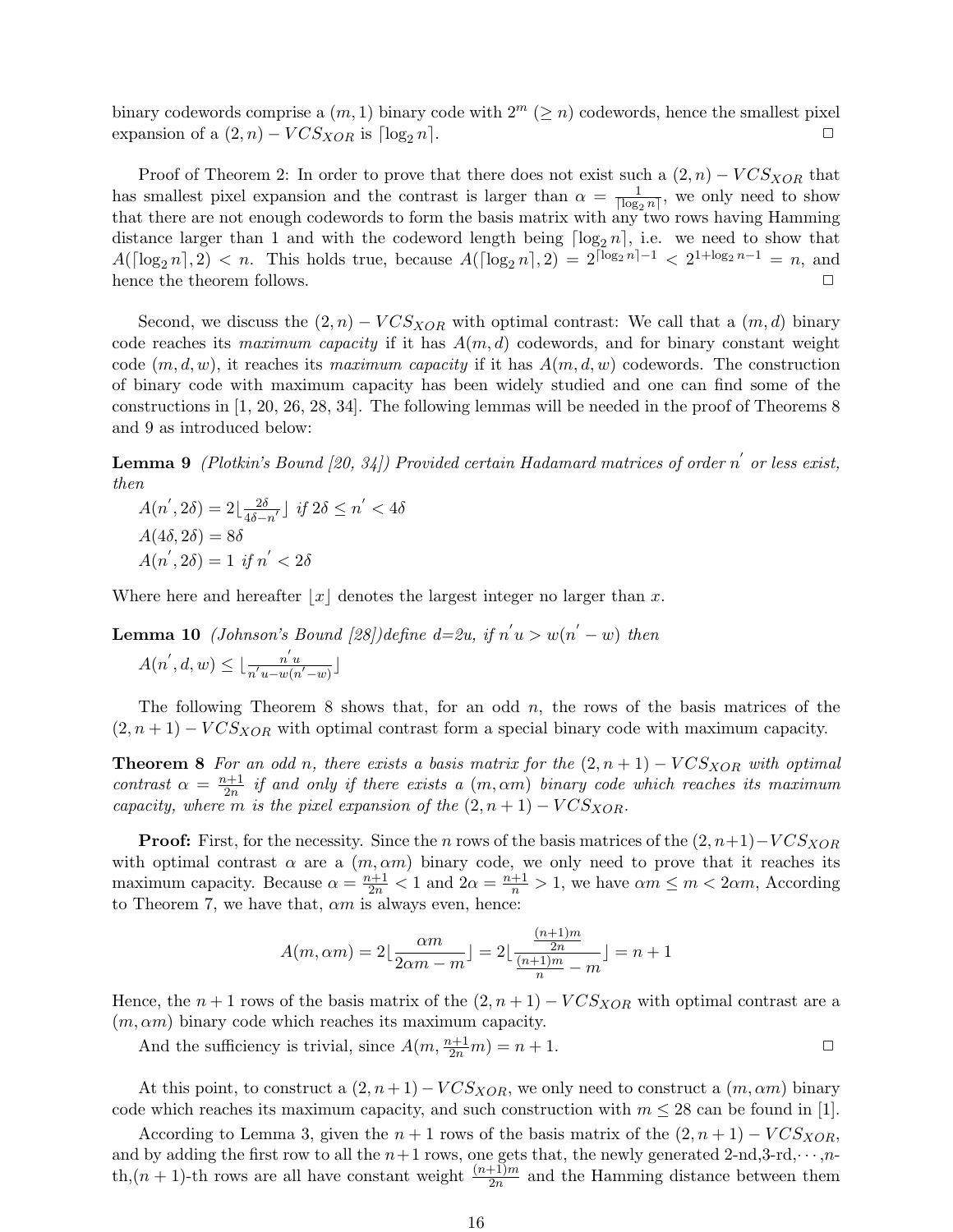is  $\frac{(n+1)m}{2n}$ , meanwhile, the complement of the 2-nd,3-rd,  $\cdots$ , n-th, $(n+1)$ -th rows all have constant weight  $\frac{(n-1)m}{2n}$  and the Hamming distance between them is  $\frac{(n+1)m}{2n}$  too. We give the following theorem to show the relationship between the  $(m, \frac{(n+1)m}{2m})$  $\frac{(n\pm 1)m}{2n}$ ,  $\frac{(n\pm 1)m}{2n}$  $\frac{\pm 1/m}{2n}$  constant weight code and the rows of the basis matrix of the optimal contrast  $(2, n) - VCS<sub>XOR</sub>$ :

**Theorem 9** For odd n, there exist basis matrices for the  $(2, n) - VCS<sub>XOR</sub>$  with optimal contrast  $\alpha = \frac{n+1}{2n}$  $\frac{n+1}{2n}$  if and only if there exists a  $(m,\frac{(n+1)m}{2n})$  $\frac{(n\pm 1)m}{2n}$ ,  $\frac{(n\pm 1)m}{2n}$  $\frac{z_{1}+1}{2n}$ ) binary constant weight code which reaches its maximum capacity, where m is the pixel expansion of the  $(2, n) - VCS<sub>XOR</sub>$ .

Proof: First, for the necessity. According to property 1 of Lemma 3, we transform the basis matrix, denoted as  $M$ , of the optimal contrast  $(2, n)-VCS<sub>XOR</sub>$  into  $M'$  satisfying all the columns of  $M'$  have the same Hamming weight. Then according to Lemma 8, we have that the rows of  $M'$  have constant Hamming weight  $\frac{(n-1)\bar{m}}{2n}$  (or  $\frac{(n+1)m}{2n}$ ). Hence the rows of M' comprise a  $(m, \frac{(n+1)m}{2n})$  $\frac{(n\pm 1)m}{2n}$ ,  $\frac{(n\pm 1)m}{2n}$  $\frac{\pm 1/m}{2n}$ binary constant weight code, and we only have to prove that it reaches its maximum capacity.

Let  $n' = m$ ,  $u = \frac{(n+1)m}{4n}$  $\frac{(n+1)m}{4n}, w = \frac{(n+1)m}{2n}$  $\frac{\pm 1}{2n}$ , then  $n'u - w(n'-w) = m \frac{(n+1)m}{4n} - \frac{(n\pm 1)m}{2n}$  $\frac{\pm 1)m}{2n}(m - \frac{(n\pm 1)m}{2n})$  $\frac{\pm 1/m}{2n}) =$  $\frac{(n+1)m^2}{4n^2} > 0$ , i.e.  $n'u > w(n'-w)$ , so according to Johnson's Bound, we have  $A(n', d, w) \leq$  $n'u$  $\frac{n^{\prime}u}{n^{\prime}u-w(n^{\prime}-w)}$ , hence,  $A(m,\frac{(n+1)m}{2n})$  $\frac{(n\pm1)m}{2n}$ ,  $\frac{(n\pm1)m}{2n}$  $\frac{\pm 1)m}{2n}$ )  $\leq \frac{m \frac{(n+1)m}{4n}}{m \frac{(n+1)m}{4} - (n\pm 1)m}{n}$  $\frac{m}{m} \frac{m-4n}{4n}}{m \cdot \frac{(n+1)m}{2n} (m - \frac{(n+1)m}{2n})} = n$ , hence the theorem follows.

And the sufficiency is trivial, since  $A(m, \frac{(n+1)m}{2m})$  $\frac{(n\pm 1)m}{2n}$ ,  $\frac{(n\pm 1)m}{2n}$  $\frac{\pm 1/m}{2n}$  = n.

At this point, we get to know that, for an odd n, the construction of a  $(2, n) - VCS<sub>XOR</sub>$  with optimal contrast  $\alpha = \frac{n+1}{2n}$  $\frac{2h+1}{2n}$  can be converted into the construction of an  $(m, \frac{(n+1)m}{2n})$  $\frac{(n\pm 1)m}{2n}$ ,  $\frac{(n\pm 1)m}{2n}$  $\frac{\pm 1/m}{2n}$ ) binary constant weight code which reaches its maximum capacity, and the construction of such binary constant weight codes have been studied in [1, 10, 28].

Particularly, for  $n = 2<sup>k</sup> - 1$ , where k is a positive integer, the construction of  $(2, n) - VCS<sub>XOR</sub>$ and  $(2, n+1) - VCS_{XOR}$  can be realized via m-sequence (maximum length sequence), which is a kind of periodic bit sequences generated using linear feedback shift registers and has maximum length [11]. For any of such  $n$ , there exists an m-sequence which has period  $n$  and in each period, there are  $2^{k-1}$  1's. Any cyclic shift of such a sequence is also an m-sequence, and the XOR of an m-sequence and its shift is also an m-sequence (Theorem 15.3.11 in [39]). So let  $M$  be the matrix where all its rows are all the possible cyclic shifts of an  $m$ -sequence in one period. Then the rows of M form a binary constant weight code which is also linear. Moreover, M is an  $n \times n$  matrix with each rows (as well as columns) having  $2^{k-1}$  1's. By adding the all-zero vector as a new row to the matrix M, it makes a new  $(2, n+1) - VCS_{XOR}$  basis matrix. Hence we have the following theorem:

**Theorem 10** For  $n = 2<sup>k</sup> - 1$ , there exists an m-sequence r which has period n, and the n msequences  $r_i$ , where  $i = 0, 1, \dots, n-1$  are generated by cyclic shift i bits of r, form a basis matrix of  $(2, n)$  –  $VCS_{XOR}$ , and this VCS has optimal contrast  $\alpha = \frac{n+1}{2n}$  $\frac{n+1}{2n}$ , where k is a positive integer.

**Proof:** Since any *m*-sequence has Hamming weight  $w(r_i) = 2^{k-1}$ , and the *XOR* of any two  $m$ -sequences is also an  $m$ -sequence, so the Hamming distance between any two  $m$ -sequences is  $2^{k-1}$ . Because in such a VCS with the optimal contrast, the Hamming distance between any two rows is  $\alpha \cdot n = \frac{n+1}{2} = 2^{k-1}$ , hence the *n m*-sequences  $r_i$  *i* = 0, 1,  $\cdots$ , *n* – 1 form a basis matrix of  $(2, n) - VCS_{XOR}$  with optimal contrast. □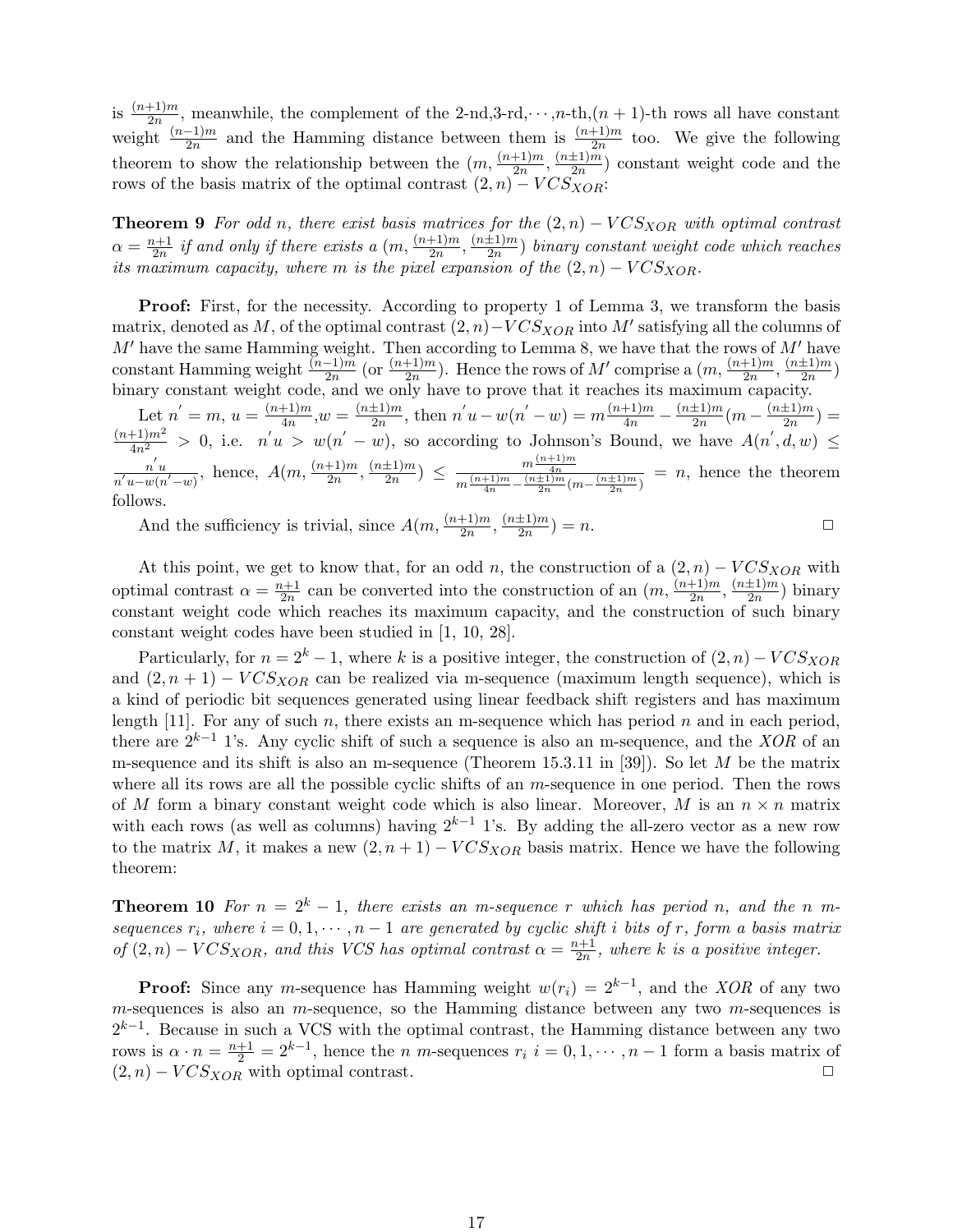#### 6 Conclusions

In this paper, we studied the optimal  $(2, n) - VCS<sub>XOR</sub>$ , and have given some new results about the optimal pixel expansion of such schemes and the largest possible contrast for schemes given the optimal pixel expansion. We also studied the optimal contrast of the  $(2, n) - VCS<sub>XOR</sub>$ , and the smallest possible pixel expansion of such schemes given the optimal contrast. The results of this paper show the properties of the  $(2, n) - VCS_{XOR}$  have some advantages over the  $(2, n) - VCS_{OR}$ in the sense of larger contrast and smaller pixel expansion.

It is noted that in the construction of the  $(2, n) - VCS<sub>XOR</sub>$  with the largest contrast and the smallest possible pixel expansion, the Hadamard Matrix Conjecture is assumed to hold. The same assumption was made in [4] as well.

We have shown that, the construction of the basis matrix of optimal contrast  $(2, n)-VCS<sub>XOR</sub>$  is equivalent to the construction of binary codes with specific parameters, which reaches its maximum capacity, hence we can use the known constructions of maximum capacity binary code (constant weight or not constant weight) to construct optimal contrast  $(2, n) - VCS_{XOR}$ , meanwhile we also give a construction of  $(2, n)-VCS<sub>XOR</sub>$  with optimal contrast for  $n = 2<sup>k</sup> - 1$ , by using the technique of the  $m$ -sequence.

## 7 Acknowledgements

The paper was first submitted in 2006, and has been reviewed for several times. During the reviewing procedure, many anonymous reviewers' comments are very valuable. We thank a lot to these anonymous reviewers. This work was supported by China national 973 project No. 2007CB311202, NSFC grants No. 60903210 and China national 863 project No.2009AA01Z414.

#### References

- [1] N.J.A.Sloane A.E.Brouwer, James B.Shearer and Warren D.Smith. A new table of constant weight codes. In IEEE Transactions on Information Theory, volume 36, No.6, pages 1334– 1380, 1990.
- [2] G. Ateniese, C. Blundo, A. De Santis, and D.R. Stinson. Visual cryptography for general access structures. In Information and Computation, volume 129, pages 86–106, 1996.
- [3] E. Biham and A. Itzkovitz. Visual cryptography with polarization. In the Dagstuhl seminar on Cryptography, September 1997, and in the RUMP session of CRYPTO'98, 1997.
- [4] C. Blundo, A. De Santis, and D.R. Stinson. On the contrast in visual cryptography schemes. In *Journal of Cryptology*, volume  $12(4)$ , pages  $261-289$ , 1999.
- [5] C.C. Chang and J.C. Chuang. An image intellectual property protection scheme for gray-level images using visual secret sharing strategy. In Pattern Recognition Letters, volume 23, pages 931–941, 2002.
- [6] T.H. Chen and D.S. Tsai. Owner-customer right protection mechanism using a watermarking scheme and a watermarking protocol. In Pattern Recognition, volume 39, pages 1530–1541, 2006.
- [7] S. Cimato, A. De Santis, A.L. Ferrara, and B. Masucci. Ideal contrast visual cryptography schemes with reversing. In Information Processing Letters, volume 93, pages 199–206, 2005.
- [8] J. H. Dinitz and D. R. Stinson. Ch. 1 in Contemporary Design Theory: A Collection of Surveys. New York: Wiley, 1992.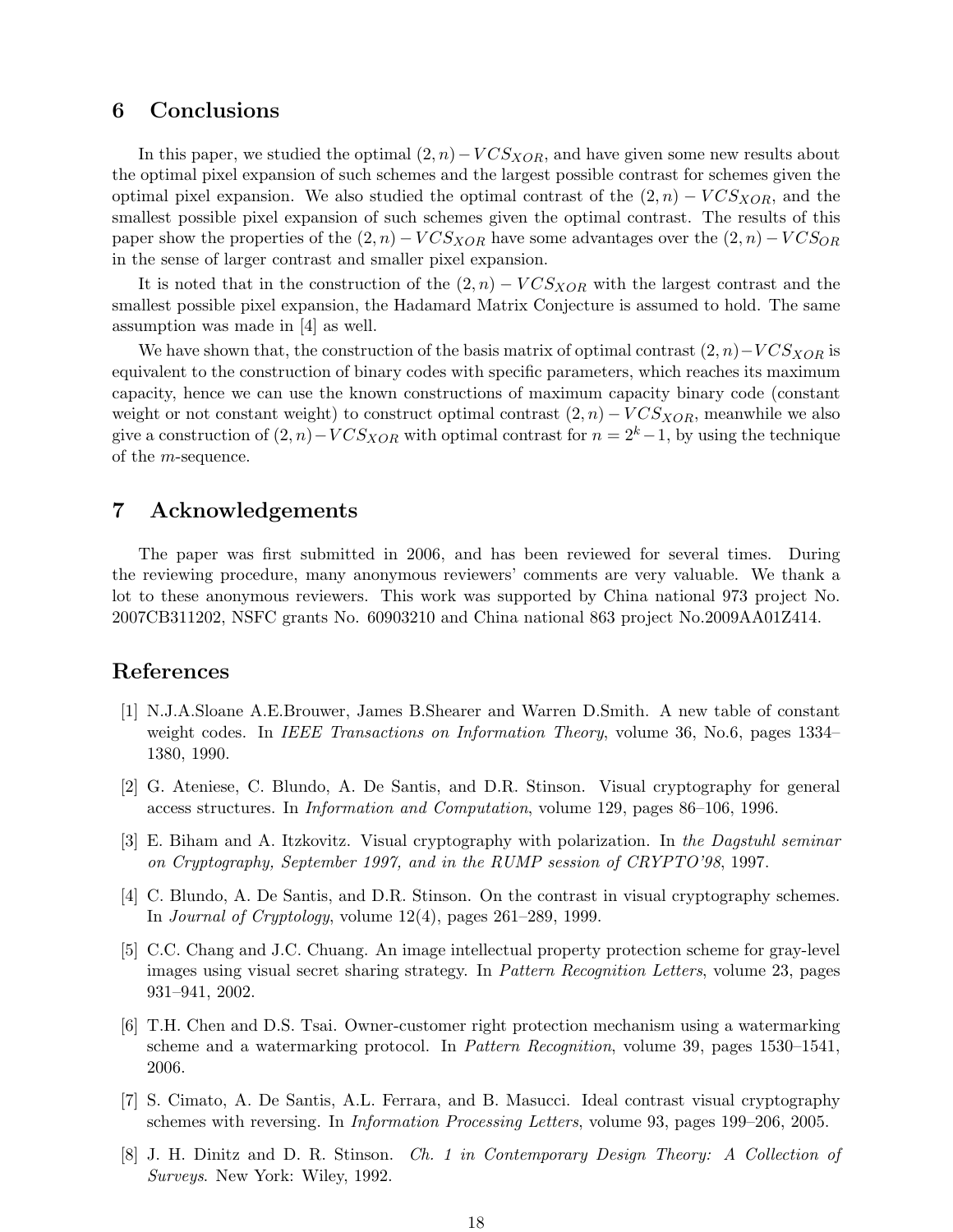- [9] S. Droste. New results on visual cryptography. In CRYPTO '96, Springer-Verlag LNCS, volume 1109, pages 401–415, 1996.
- [10] A.Vardy E.Agrell and K.Zeger. A table of upper bounds for binary codes. In IEEE Transactions on Information Theory, volume 47, no. 7, pages 3004–3006, 2001.
- [11] S. Golomb. Shift Register Sequences. San Francisco, HoldenCDay, 1967.
- [12] L.W. Hawkes, A. Yasinsac, and C. Cline. An application of visual cryptography to financial documents. In Master thesis of Security and Assurance in Information Technology Laboratory, Computer Science Department, Florida State University, 1997.
- [13] C.S. Hsu and Y.C. Hou. Copyright protection scheme for digital images using visual cryptography and sampling methods. In Optical Engineering, volume 44(7), pages 077003.1–077003.10, 2005.
- [14] H. Kuwakado, M. Morii, and H. Tanaka. Visual cryptographic protocols using the trusted initializer. In 7th International Conference on Information and Communications Security, ICICS 2005, volume LNCS 3783, pages 112–122, 2005.
- [15] H. Kuwakado and H. Tanaka. Size-reduced visual secret sharing scheme. In IEICE Transactions on Fundamentals, volume E87-A. No.5, pages 1193–1197, 2004.
- [16] S.S. Lee, J.C. Na, S.W. Sohn, C. Park, D.H. Seo, and S.J. Kim. Visual cryptography based on an interferometric encryption technique. In ETRI Journal, volume 24,5, pages 373–380, 2002.
- [17] F. Liu and C.K. Wu. A robust visual cryptography based watermarking scheme for multiple cover images and multiple owners. In to appear in IET Information Security, 2010.
- [18] F. Liu, C.K. Wu, and X.J. Lin. Step construction of visual cryptography schemes. In IEEE Transactions on Information Forensics & Security, volume 5, No. 1, pages 27–38, 2010.
- [19] D.C. Lou, H.K. Tso, and J.L. Liu. A copyright protection scheme for digital images using visual cryptography technique. In Computer Standards & Interfaces, volume 29, pages 125–131, 2007.
- [20] M.Plotkin. Binary codes with specified minimum distances. In IEEE Transactions on Information Theory, volume IT-6, pages 445–450, 1960.
- [21] M. Naor and B. Pinkas. Visual authentication and identification. In Crypto '97, Springer-Verlag LNCS, volume 1294, pages 322–336, 1997.
- [22] M. Naor and A. Shamir. Visual cryptography. In EUROCRYPT '94, Springer-Verlag Berlin, volume LNCS 950, pages 1–12, 1995.
- [23] PureDepth. Puredepth multi-layer display. In Retrieved from http://www.puredepth.com, 15 March 2006.
- [24] Ito. R, Kuwakado. H, and Tanaka. H. Image size invariant visual cryptography. In IEICE Transactions on Fundamentals of Electronics, Communications and Computer Science, volume E82-A.No.10, pages 2172–2177, 1999.
- [25] P.S. Revenkar, A. Anjum, and W. Z. Gandhare. Secure iris authentication using visual cryptography. In (IJCSIS) International Journal of Computer Science and Information Security, volume 7, Number 3, pages 217–221, 2010.
- [26] R.W.Hamming. Error detecting and error correcting codes. In Bell System Technology Journal, volume 29, pages 147–160, 1950.